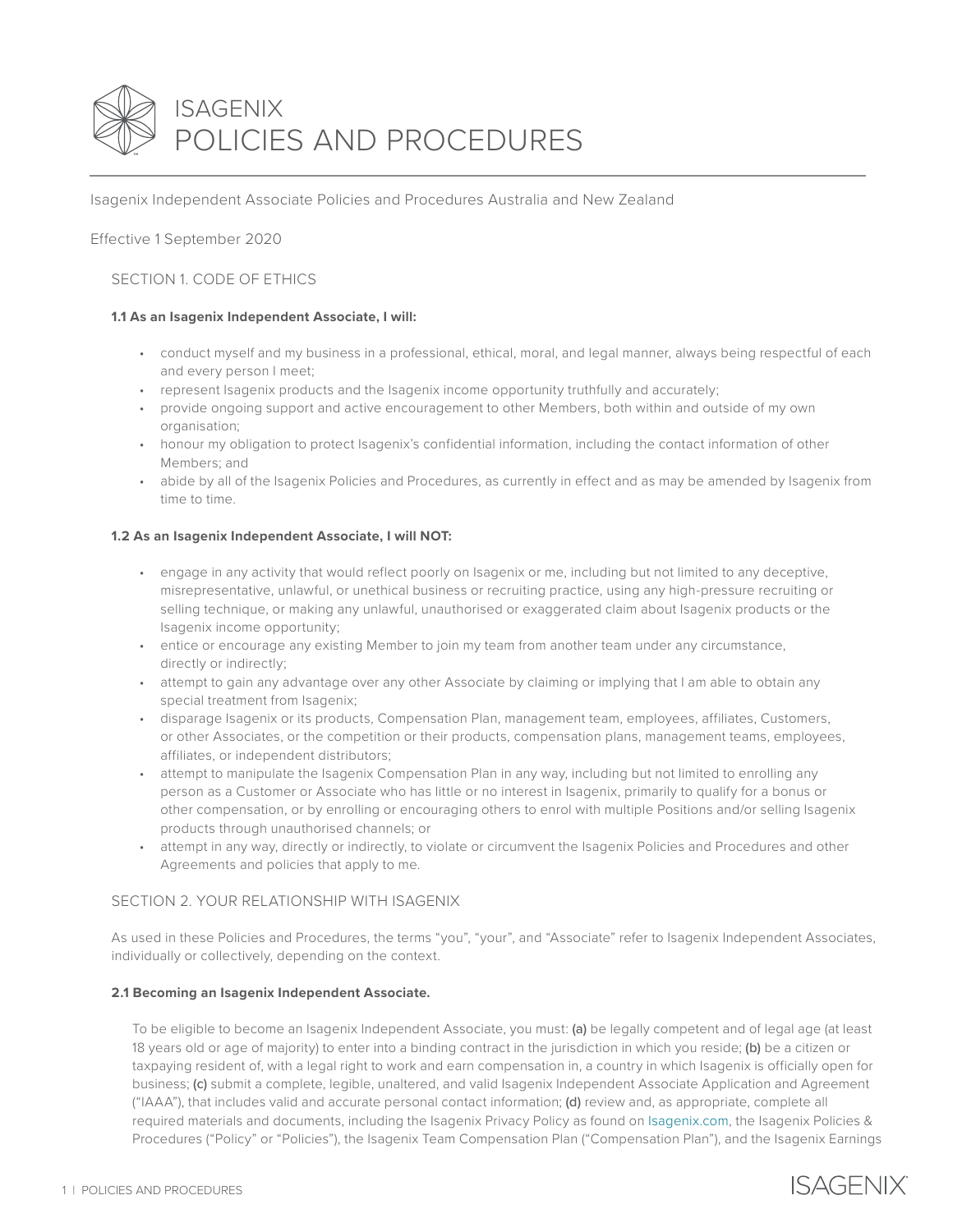Disclosure Statement, and review and complete any training materials and/or programs as may be required by Isagenix; (e) pay a Membership Fee or purchase an Associate Support System, as applicable; (f) as applicable, provide a valid personal tax identification number (TIN) to Isagenix; and (g) not currently hold or previously held any interest in an Isagenix Position (directly or indirectly through a family member, business entity or otherwise) unless you have met the reenrolment criteria in Section 3.5. (See Section 3.5 for additional information and restrictions.) Isagenix will not be responsible for any delay, loss or forfeiture of any payments held pending completion of the application and enrolment process or receipt of required information or a valid TIN. By becoming an Associate, and each time you receive and accept a commission or bonus payment, you agree to abide by the then most current terms and conditions of the IAAA, the Policies, the Compensation Plan, the applicable Isagenix Guidance Documents, and other applicable policies, agreements or obligations.

Isagenix Customers may apply to become an Associate at any time in order to participate in the Compensation Plan. These persons remain eligible to purchase Isagenix products at the prices dictated by the Customer Membership Type elected upon enrolling as a Customer. In addition, the person may retain his/her current Position so long as he/she makes the election within 24 months after becoming a Customer. If a Customer elects to become an Associate after 24 months, he/ she may enrol at the bottom of his/her current leg with his/her current Enrolling Sponsor. Upon becoming an Associate, the person will then be eligible to receive compensation under the Compensation Plan.

Associates who choose not to create a Customer Membership Account will pay a Membership application fee that is charged annually and may purchase Isagenix products directly from Isagenix at the same prices as Preferred Customers.

## **2.2 Accurate Information.**

You may not enrol or help anyone else enrol with false, inaccurate, fabricated, misleading, or incomplete information. It is your responsibility to inform Isagenix of any changes to your contact or other personal information. Isagenix will not be responsible for delays and possible loss or forfeiture of Compensation that would otherwise be payable to individuals who have provided false, inaccurate, fabricated, misleading, or incomplete information. Isagenix may request a 100 point identify verification check for any account, at a standard determined by state laws. Isagenix reserves the right to void or delay any enrolment, including voiding pending orders and payments, pending validation of account information. Isagenix may terminate any Position that is being operated by any person other than the person(s) named on the IAAA or related Isagenix account.

## **2.3 No More than One Position.**

You may not have a financial interest or any other interest in more than one Position, including participation in the building of or ordering products through such Position, even when that Position is held by a separate business entity or another person, except in limited circumstances (such as Re-Entry Positions) as officially designated and approved in writing by Isagenix. If you are found working or assisting to work a Position in someone else's name, such Positions may be terminated and the waiting periods in Section 3.5 will apply from the Position's most recent activity.

#### **2.4 Spouses.**

Spouses may hold separate Positions, provided that they are in the same Line of Sponsorship and one spouse directly sponsors the other (except in cases where each spouse owned a Position prior to being married). Each spouse agrees that the actions of one spouse may be attributed to the other spouse and may result in corrective action against both spouses.

### **2.5 Re-Entry Positions.**

Executives who meet the qualifications set forth in the Request for Re-Entry Position form may request one or more additional Positions, known as a Re-Entry Position. Because the grant of a Re-Entry Position is a privilege, Isagenix may impose additional requirements or withhold approval of any such request, and may terminate any Re-Entry Position at any time at its sole discretion. Isagenix also may amend or discontinue the Re-Entry Program at any time at its sole discretion. (Please refer to the Compensation Plan, Request for Re-Entry Position, and The Platinum Handbook for additional details and information.)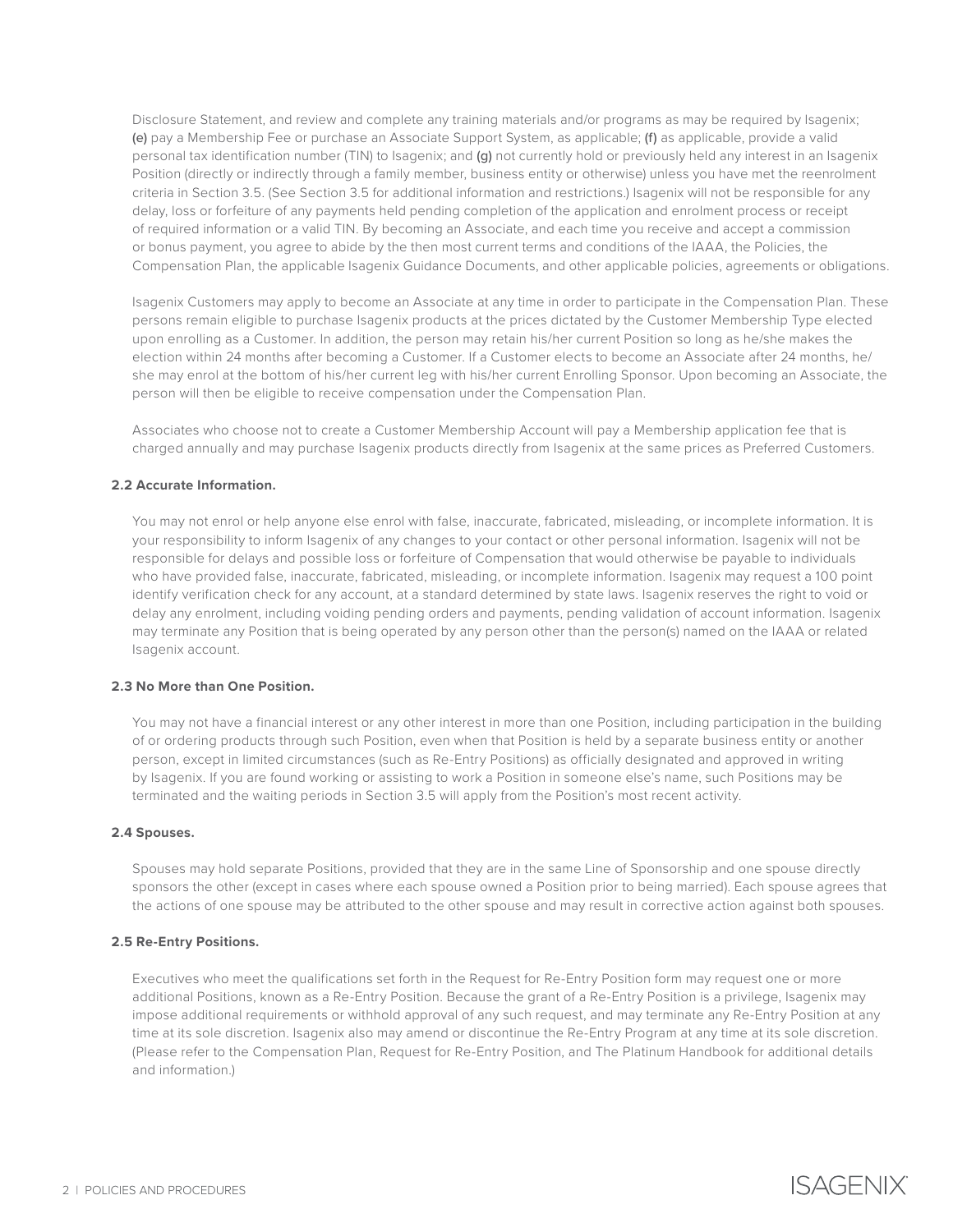### **2.6 Other Special Programs.**

From time to time, Isagenix may implement other special programs where Associates who meet the necessary qualifications can apply to operate additional Positions. Isagenix may refuse approval and/or amend or discontinue these programs at any time at its sole discretion.

### **2.7 Business Entities and Trusts.**

After your enrolment as an Associate, you may request to operate your Position as:

**(a)** a business of which you are the authorised representative and such entity is in good standing in the state, province or country of incorporation; or

**(b)** a trust that is established in accordance with Isagenix requirements.

You may make such requests by providing a written request to Isagenix. The request must include: (1) a valid Australian Business Number ("ABN") or New Zealand Business Number ("NZBN"), (2) your own valid government-issued identification; and (3) any information requested by Isagenix to verify the existence, ownership, and good standing of the business or trust and your authority to bind the entity to the satisfaction of Isagenix. Even if you successfully add an entity to your account, ultimate ownership of and responsibility for the account will remain with you. Isagenix may refuse any request or application or terminate any trust or entity account at its sole discretion.

**Note:** Your personal identification is used for internal tracking purposes, but once an ABN or NZBN is provided, reporting for tax purposes will be directed to that number. You may not use this provision to circumvent any condition of eligibility, including without limitation Section 2.3 prohibiting more than one Position per person and the reenrolment provisions of Section 3.5.

### **2.8 Independent Contractor.**

Isagenix Independent Associates, in whatever form, are independent contractors. You acknowledge and agree that you are not an agent, employee, legal representative or franchisee of Isagenix, your Sponsor(s), or any other Independent Associate. You further understand and agree that you will not be treated as an employee for federal or state tax purposes, and will not be treated as an employee for purposes of the any state or federal unemployment laws, employment security laws, or workers compensation laws. You understand and agree that you are responsible for and will pay all federal and state taxes, including income taxes, self-employment taxes, sales taxes, local taxes, and/or local license fees that apply to your activities and compensation received under the Associate Contract. As a self-employed independent contractor, you will be operating your own independent business, buying and selling products and services available through and by Isagenix on your own accord. You have complete freedom in determining the number of hours you will devote to your business, and you have the sole discretion of scheduling such hours. Isagenix will not provide you with a place of business, and if you desire a place of business other than your own residence, you will be responsible for procuring, furnishing, equipping, and paying for such place of business. As a self-employed independent contractor, you are also responsible for complying with any applicable federal, state, provincial, or local business licensing requirements.

### **2.9 Annual Renewal.**

You must renew your IAAA annually by paying the applicable renewal fee, plus taxes, by the anniversary date of your enrolment (renewal date). If you fail to renew by the renewal date, whether intentionally or not, you may forfeit your Position, compensation and other benefits associated with your membership. Automatic Renewal Charge: As a convenience, if you place an order with your personal credit card within ninety (90) days before your renewal date, Isagenix will automatically renew your IAAA by charging the applicable renewal fee (plus tax) to the same credit card, provided it is your current method of payment on file at the time the fee is charged. Renewal fees will be charged approximately 5-7 days prior to your renewal date. If you do not wish to participate in this automatic renewal, you may opt out by contacting Customer Care at [CustomerCare@IsagenixCorp.com](mailto:CustomerCare%40IsagenixCorp.com?subject=). (Fees are subject to change upon prior notice to you. You will have the opportunity to terminate your IAAA before any such fee change takes effect.)

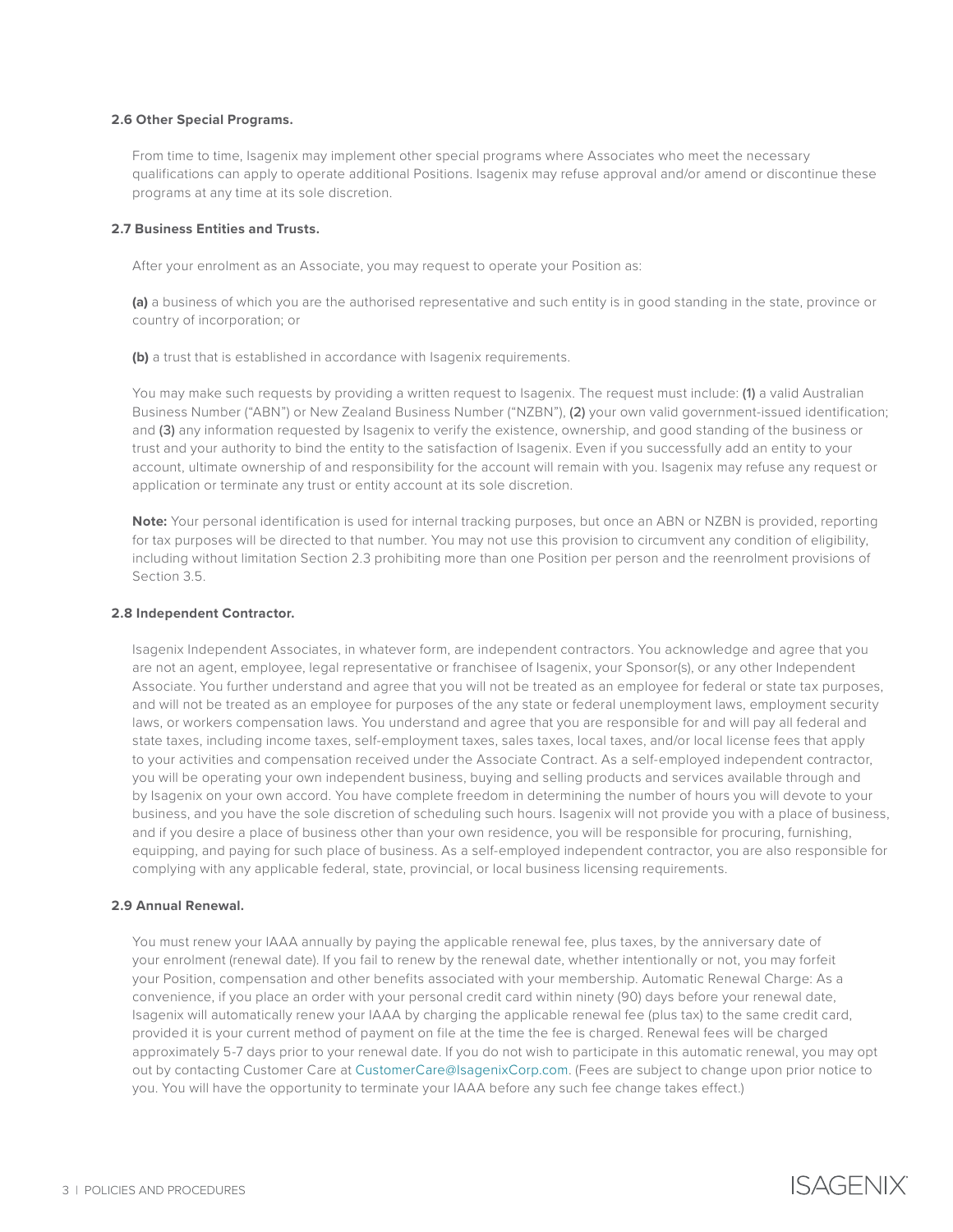### **2.10 Becoming an International Sponsor.**

If you wish to enrol Members outside your Home Region and earn compensation based on the sale of Isagenix products in those Regions, you must become an Associate with International Sponsorship by submitting a fully completed and executed International Sponsorship Application and Agreement ("ISAA") and paying the applicable application fee, which must be paid upon submission and each year after. If you choose to become an Associate with International Sponsorship, you must abide by the ISAA, the Policies and Procedures, the IAAA, the Compensation Plan, and the local laws and regulations applicable to each country in which you operate.

# SECTION 3. UNDERSTANDING YOUR ISAGENIX POSITION

## **3.1 Placement of Your Isagenix Position.**

When you become an Associate, you will occupy a Position in your Enrolling Sponsor's Team Placement Tree in accordance with the Compensation Plan. The person who enrolled you with Isagenix is your Enrolling Sponsor; the person who occupies the Position immediately above you is your Placement Sponsor (the Enrolling Sponsor and the Placement Sponsor may be the same person). Isagenix will generally recognise the Enrolling Sponsor and Placement Sponsor designated on your IAAA, but may redesignate either Sponsor in the event of a dispute. (Although Customers are also assigned Positions in the applicable Marketing Organisation for tracking purposes, they do not have any Retail Business Centres and are not eligible to earn commissions unless they become an Associate.)

## **3.2 Change of Sponsorship or Placement.**

To protect the integrity of the Compensation Plan and to discourage unethical cross-recruiting practices, Isagenix does not allow sponsorship or placement changes, except in very limited, unique and unusual circumstances. Any request to change sponsorship or placement must be made in writing and sent directly to Isagenix via email to [Placements@IsagenixCorp.com](mailto:Placements%40IsagenixCorp.com?subject=). The request initially will be reviewed by Sales and if it is found to warrant further action, will be sent to the Field Relations Board ("FRB") for consideration. The request may be denied at Isagenix's sole discretion.

### **3.3 Modifying or Selling Your Position.**

You may not modify or sell any Position without the prior express written approval of Isagenix that is dated and signed by an authorised officer of Isagenix. Isagenix may, at its sole discretion, approve or disapprove any modification you propose to make to your Position. Before Isagenix will consider any changes you must submit a written statement outlining the proposed modification and the reasons for the modification. You may request to sell your Position if: (a) you have actively operated your Position as an Active Paid-As Executive for the six consecutive months immediately preceding your request; (b) you submit a written notice to Isagenix specifying the proposed terms and conditions of any proposed sale to a bona fide purchaser at least 30 days before you intend to consummate the sale; (c) you are not under any Compliance investigation or restriction; and (d) you provide all information, documentation and signatures as may be requested by Isagenix. Isagenix may approve or disapprove of any proposed sale, at its sole discretion, or may opt to purchase the Position from you on substantially the same terms and conditions specified in the notice.

**Note:** This Section also applies to any attempt to transfer an interest in an entity that holds a Position. Positions held by Customers may not be sold or assigned.

### **3.4 Voluntary Cancellation of Your Associate Contract.**

You may cancel your Associate Contract, including your Position, (a) at any time by signing and submitting a written request to Isagenix, (b) by failing or choosing not to pay your annual renewal fee when it is due, or (c) by failing or choosing not to engage in any Business Building Activity for six consecutive months or longer. Once your Associate Contract/Position has been cancelled, you may not reenrol or have a financial interest in another Position except in accordance with the reenrolment policy as provided in Section 3.5. If you desire to voluntarily cancel your Associate Contract/Position and intend to reenrol, you must sign and submit a "Voluntary Request to Relinquish Position With Intent to Re-Enrol" form (sometimes referred to as the "Reenrolment Request Form"). Written requests for cancellation are considered effective when a valid request is received by Isagenix. Cancellation notices may be sent to [AccountRequests@IsagenixCorp.com.](mailto:AccountRequests%40IsagenixCorp.com?subject=) Isagenix may, at its sole discretion, elect not to renew your Associate Contract. Isagenix will notify you of its intent not to renew on or before the anniversary of your enrolment.

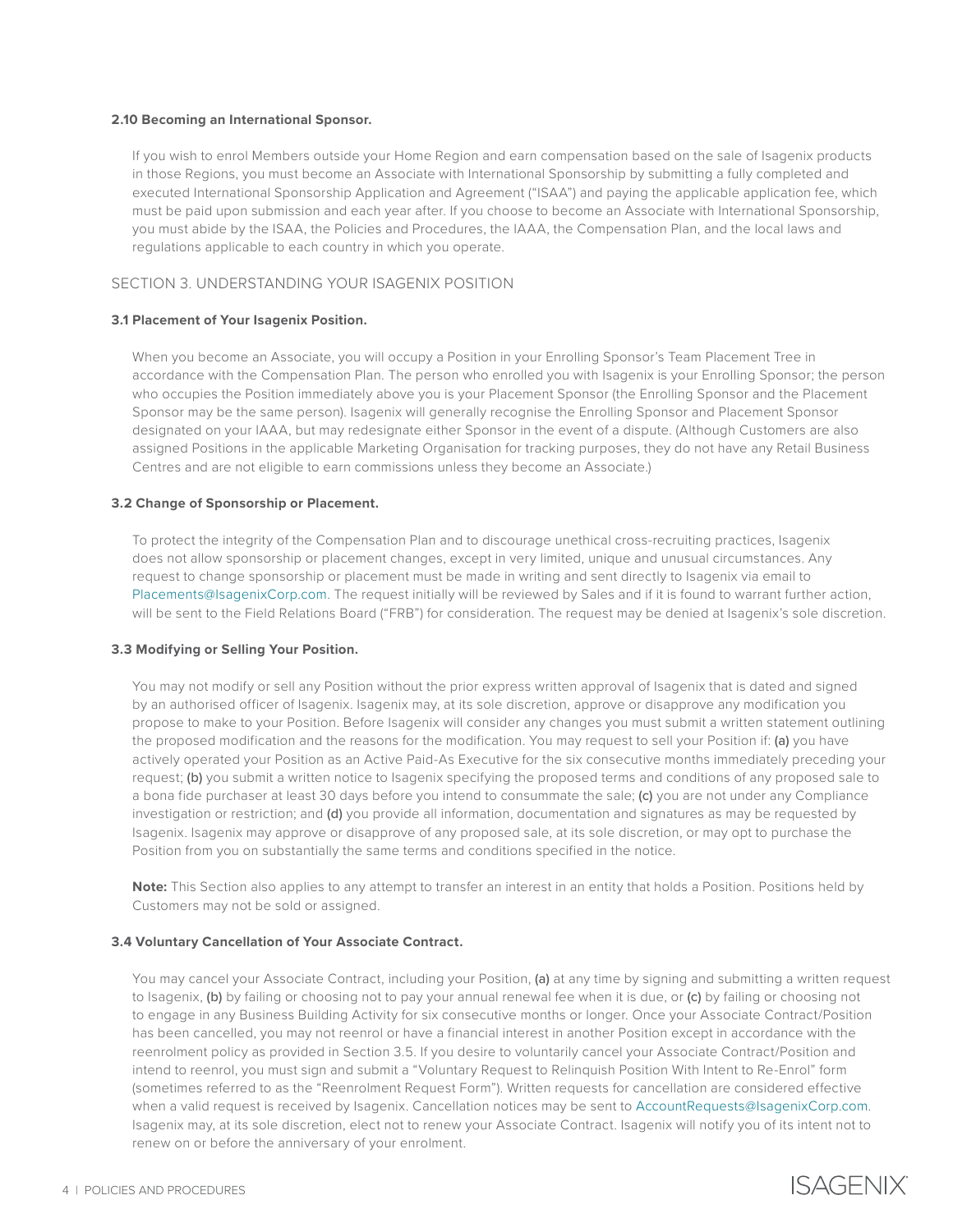## **3.5 Reenrolling After Cancellation; Eligibility.**

To protect the integrity of each Isagenix Position by discouraging individuals from attempting to switch Marketing Organisations, no person who currently holds or has held an interest in a terminated or canceled Position may reenroll until expiration of the period specified in this Section, except as provided below.

If you wish to reenroll, you may apply to subject to the following rules and waiting periods:

- Customers may reapply six months from the date of their most recent Qualifying Activity.
- Associates who have never earned a commission or who have earned less than \$500 USD total from Isagenix over the 12-month period immediately preceding their last Qualifying Activity may reapply six months after the date of their last Qualifying Activity.
- Associates who have earned Compensation totaling \$500 USD or more with Isagenix over the 12-month period immediately preceding their last Qualifying Activity may reapply 12 months from the date of their last Qualifying Activity.
- Regardless of income received, Associates who have ever achieved the rank of Director or above may reapply 24 months from the date of their last Qualifying Activity, and neither they nor their spouse are eligible to re-earn any Rank Advancement Bonuses previously earned in either of their Positions.

A Qualifying Activity, for purposes of this policy, is defined as placing 100 BV or more in product orders in a single calendar month, earning a commission or receiving any form of compensation, attending an incentive trip, enrolling a Member or providing a new Customer referral, or engaging in any solicitation or prospecting activity.

If you wish to continue ordering Isagenix products from your current Position at Member prices during your waiting period without resetting your waiting period each time you order, you must sign and submit a Reenrollment Request Form. By submitting this form, you irrevocably waive and forfeit all rights relating to your current Position(s) (including all Compensation and Ranks). You must explain your reasons for making the request and where you intend to enroll after the waiting period expires. For purposes of this exception, your applicable waiting period will start on the date Isagenix receives your completed Reenrollment Request Form, even if your Position has already been inactive for any amount of time. Your intent to cancel and reenroll will be communicated to your current Enrolling Sponsor, and volume from your purchases will continue to be credited to your current Enrolling Sponsor until the date your wait-out period expires and your new enrollment takes place.

Anyone found trying to circumvent this policy in any way, including by attempting to enroll with another Isagenix Marketing Organization prior to their approved reenrollment date, by enrolling under a business entity or a different name, by cooperating with another person or working a business for another person, by operating an account in the name of a spouse or family member, or by engaging in any Qualifying Activities, may be subject to corrective action, up to and including the "resetting" of his or her waiting period, repayment of any bonuses or commissions earned in the new Position, denial of reenrollment requests, and/or the termination of his or her Associate Contract, including any and all Position(s). Anyone who is aware of or complicit in efforts to violate or circumvent this policy is subject to the same corrective action.

Isagenix may, in its sole discretion, prohibit or condition an Associate's ability to earn a Rank Advancement Bonus if that Associate has already earned the Rank Advancement Bonus in a previous Position and has elected to reenroll under this Section 3.5. For purposes of this determination, Isagenix may consider whether an Associate's spouse has earned a Rank Advancement Bonus.

Despite this Section 3.5, if you elect to wait out and enroll in a new Position, you may not enroll anyone who was in your prior Position's Marketing Organization, regardless of their applicable wait-out period, except as approved in writing by Isagenix. You may not encourage anyone who is already enrolled in Isagenix, whether as a Customer or Associate, to cancel his or her Position or move to another Marketing Organization, even if you tell him or her to do so in accordance with this policy, and even if you had previously enrolled that person. Isagenix generally will investigate patterns of reenrollments and reenrollment requests suggestive of violations of this policy. Isagenix may, at its sole discretion, refuse any reenrollment request for any reason, even if the applicant has complied with the specified waiting periods and taken all other steps necessary for reenrollment.

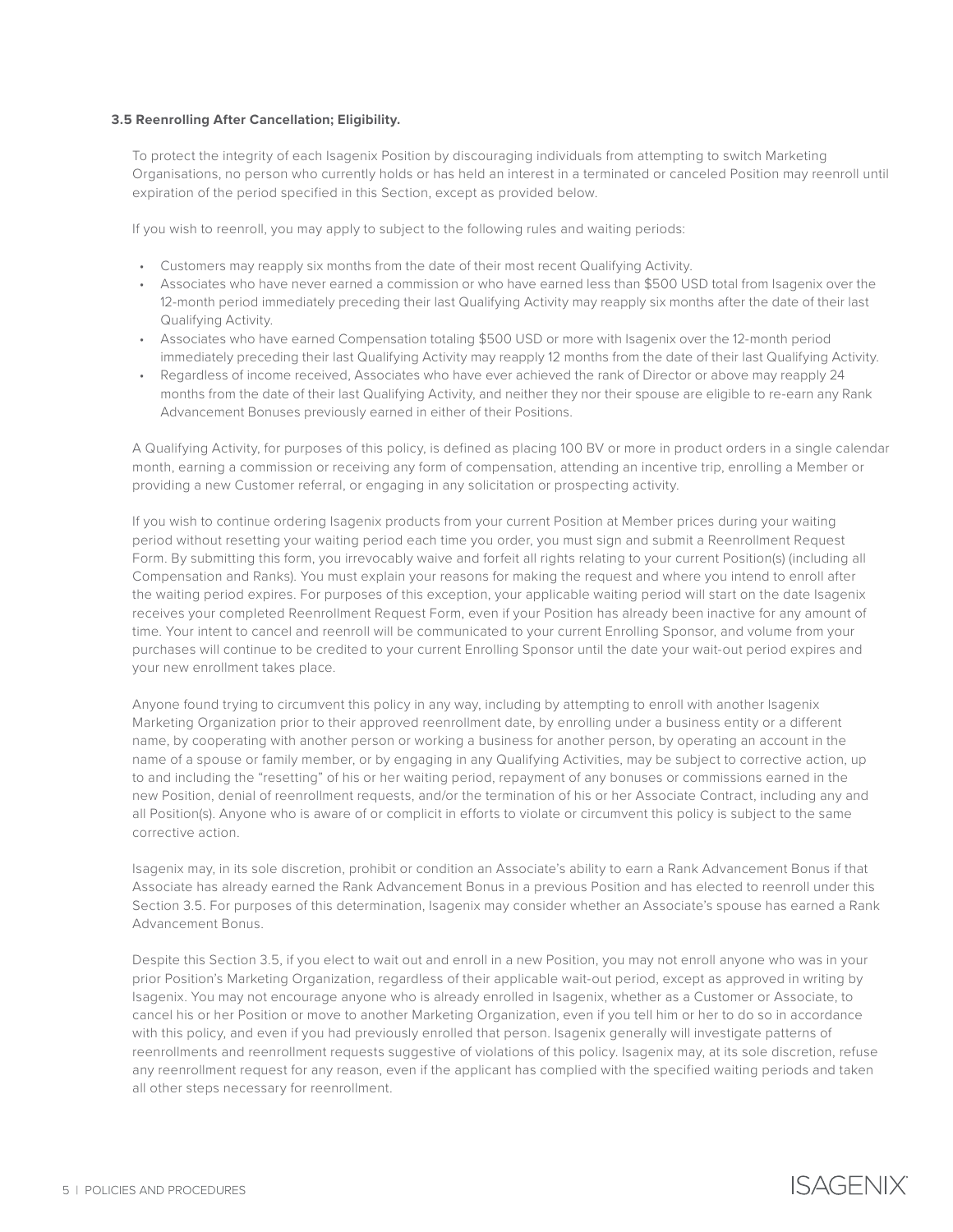Although Isagenix permits spouses to hold separate Positions, they must remain in the same Line of Sponsorship. Therefore, before either spouse can reenroll, both spouses must satisfy the conditions and waiting periods applicable to their respective Positions.

## **3.6 Divorce.**

Isagenix will honour a valid divorce decree or settlement agreement with respect to ownership of Positions, provided that the divorce decree, settlement agreement, or other resolution (collectively "Resolution") does not conflict with the Policies, the Compensation Plan, Guidance Documents, or the Terms and Conditions of the IAAA. Additionally, the rights pertaining to a single Position cannot be divided so as to provide some rights in the Position to one individual and other rights to another; and any Resolution that purports to so divide or separate the Position will cause the Position to automatically terminate as of the date of any such Resolution.

### **3.7 Succession.**

Upon the death or legal incapacitation of an Associate, all rights to the Associate's Position may be transferred to a successor as provided in the Associate's will, trust or other testamentary document or as otherwise ordered by a court of competent jurisdiction or other testamentary process, subject to approval by Isagenix. Within six months after an Associate's death or incapacitation, the successor(s) must present legitimate verification of death or incapacitation and proof of their right of succession, such as a grant of probate or an enduring power of attorney. The successor must sign and submit a new IAAA and must, in all respects, qualify to enrol as an Associate and be bound by all current and future terms and conditions set forth in the IAAA, the Policies, Guidance Documents, and Compensation Plan. If the successor is already a Member who holds a Position, Isagenix generally will allow the successor to hold both the successor's original Position and the inherited Position for up to nine months, provided that the successor has appropriately requested to sell or otherwise transfer one of the Positions and such sale or transfer has taken place prior to the expiration of the nine month period. Isagenix may impose additional restrictions and requirements, including maintenance of certain Paid-As Ranks, at its discretion.

If Isagenix determines, at its discretion, that there is no appropriate or qualified successor to provide responsible leadership and support to the deceased or incapacitated Associate's Marketing Organisation, Isagenix may, at its sole discretion, purchase the Position at a fair market value determined by Isagenix. If the successor(s) refuses the purchase request, Isagenix may terminate the Position without remuneration or further obligation.

**Note:** The requirement to sell or otherwise transfer one of the Positions after nine months does not apply if the successor is the spouse of the deceased Associate. If the Position is to be inherited by more than one successor, the successors should form a single-purpose business entity or a trust to hold the transferred Position and must follow all Isagenix instructions concerning its relationship with Isagenix, including designating one person as the contact person and person responsible for the Position. This policy may not be used to circumvent Section 2.3.

# SECTION 4. ISAGENIX PRODUCTS

#### **4.1 Purchasing Isagenix Products.**

No person is required to enrol as an Associate to purchase Isagenix products. Isagenix may adjust the prices of its products or services at any time. Although Associates may be required to achieve certain levels of personal sales (which may include retail sales) to earn compensation, Associates are not required to purchase any Isagenix products or participate in the Autoship program to become or remain an Associate. Please refer to the Compensation Plan for additional details.

#### **4.2 No Inventory Loading.**

The Isagenix Compensation Plan is based on sales of Isagenix products to End Consumers. Associates may purchase only that amount of product that will be consumed by the Associate (and the Associate's Immediate Household) or promptly sold to End Consumers. Customers may purchase products only for the Customer's personal use or the personal use of their Immediate Household, and not for resale. Isagenix prohibits any scheme to purchase products or to enrol new Customers or Associates, either directly or through others, for the primary purpose of qualifying any Position for any commission, bonus, Rank advancement, special promotion, contest, or other incentive.

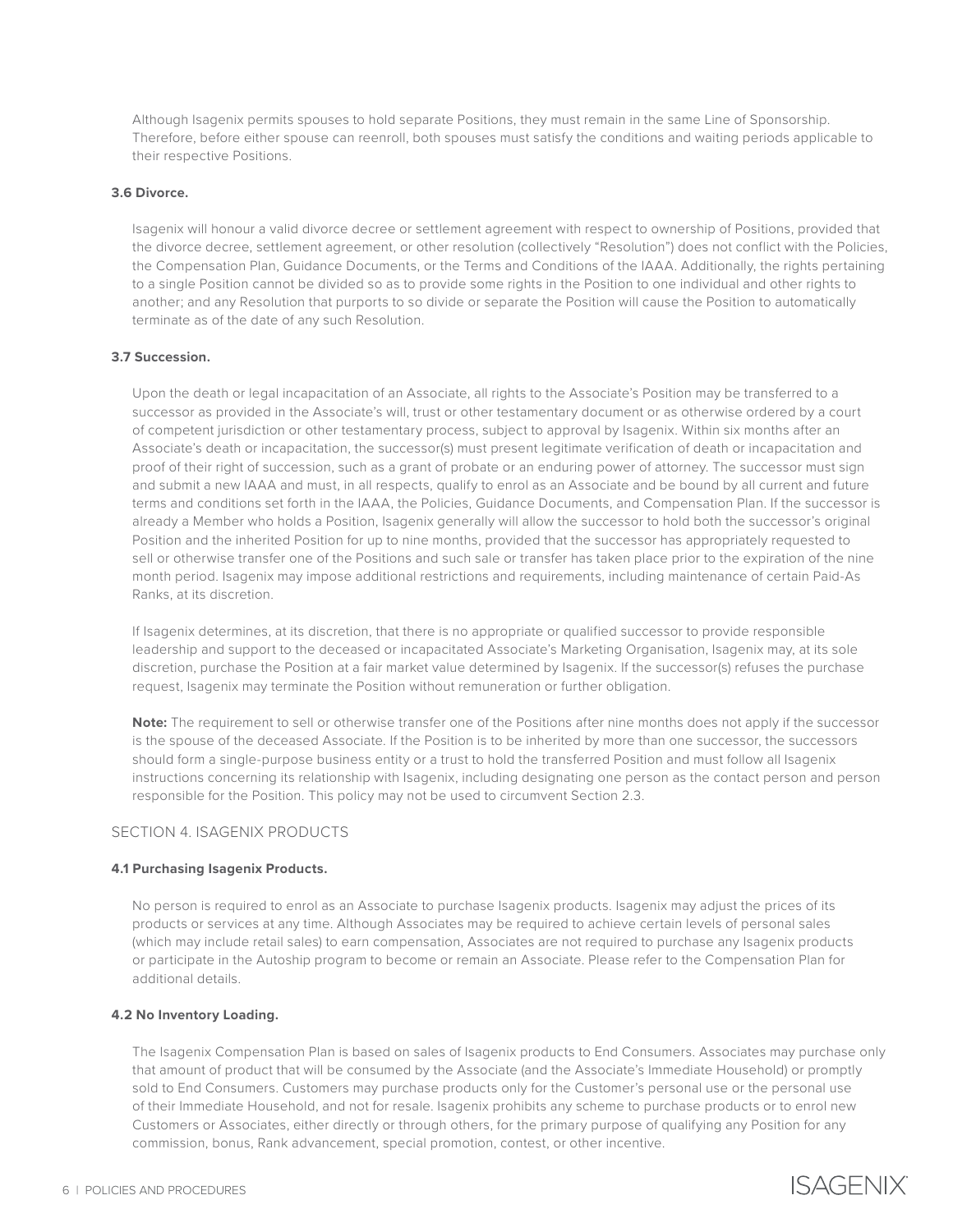### **4.3 Payments and Payment Authorization.**

All orders must be accompanied by proper payment, including all applicable shipping and handling fees and sales taxes. If payment is not made within a timely manner or is reversed or cancelled, you authorise Isagenix to withhold the amount owed from any future Compensation payments.

## **4.4 Autoship Program.**

As a convenience, Members may enrol in our optional Autoship program, depending on market availability, so that Members can automatically receive Isagenix products on a recurring schedule approximately every 30 days without the need for physically placing an order. Please refer to the Customer Membership Account Application and Agreement for additional details. We may encourage Associates to participate in the Autoship program to receive best pricing, but Associates are not required to join the Autoship program in order to participate in the Compensation Plan or business promotions.

# **4.5 Resale of Products.**

You must be an Associate to purchase Isagenix products for resale. However, no Associate (or Customer) may sell, offer, or otherwise provide Isagenix products to third parties for the purpose of resale through the Internet or other electronic commerce channels. Nor may any Associate sell or offer to a third party any quantity of Isagenix products greater than that generally purchased by an individual for personal use or for the use of the person's Immediate Household without prior express written consent of Isagenix Field Relations Board. Associates may not (directly or indirectly through any intermediary or instrumentality) offer, display or sell, or facilitate the offering, displaying or selling of Isagenix's products on a retail basis in any manner (including online auctions websites, such as eBay or Amazon, e-commerce websites, retail websites, social media sites or apps, infomercials, and television), except as follows: (1) through an Isagenix-provided Associate website; (2) in service-related and by-appointment businesses, where the primary source of income is from such services and not from product sales (for example, in salons, spas, offices, health clubs, and weight loss clinics); and (3) through any special program initiated and expressly approved by Isagenix. When marketing Isagenix products, you may use only Isagenix-produced or Isagenix-approved literature, banners, and signs. Isagenix also strictly prohibits the sale of Isagenix products in any jurisdiction where sales are not permitted or where Isagenix is not officially open for business. These obligations and prohibitions continue even after any termination or cancellation of your relationship with Isagenix.

If you sell any Isagenix products through auction sales, on online auction sites, or through any other unauthorised website or channel, in addition to any other remedies hereunder or available by law, you agree to pay Isagenix \$500.00 USD for each unit of Isagenix product in each instance of a prohibited, unauthorised, and/or noncompliant sale. You acknowledge and agree that a breach of such obligations will cause irreparable harm and damage to Isagenix and expressly waive any defence to Isagenix's claim to such liquidated damages on the basis that actual damages are unascertainable or that such liquidated damages do not represent a reasonable determination of damages or penalties.

If you know, or reasonably should have known, that products were sold to a third party for the purposes of resale through unauthorised channels, in addition to any other remedies hereunder or available by law, you agree to pay Isagenix \$500.00 USD for each unit of Isagenix product in each instance of a prohibited, unauthorised, and/or noncompliant sale. You acknowledge and agree that a breach of such obligations will cause irreparable harm and damage to Isagenix and expressly waive any defence to Isagenix's claim to such liquidated damages on the basis that actual damages are unascertainable or that such liquidated damages do not represent a reasonable determination of damages or penalties.

## **4.6 Sales Tax.**

Collection of sales taxes may be required on product sales. Isagenix has voluntarily registered in many states to collect state sales taxes on behalf of Associates and, thus, reduce Associates' compliance requirements. Accordingly, we will collect and remit sales taxes on the behalf of Associates, according to applicable tax rates in the jurisdiction where a product will be shipped. The tax collected is typically calculated as follows: (a) Associate and Customer orders for personal use will be taxed on the Wholesale Price; (b) Associate orders for resale will be taxed on the suggested retail price; (c) Retail Customer orders will be taxed on the actual sales price; and (d) for all orders, the price subject to sales tax will include the shipping charge if the jurisdiction where the products are shipped requires sales tax be charged on this cost. As an independent contractor, you are responsible for declaring and paying all applicable taxes.

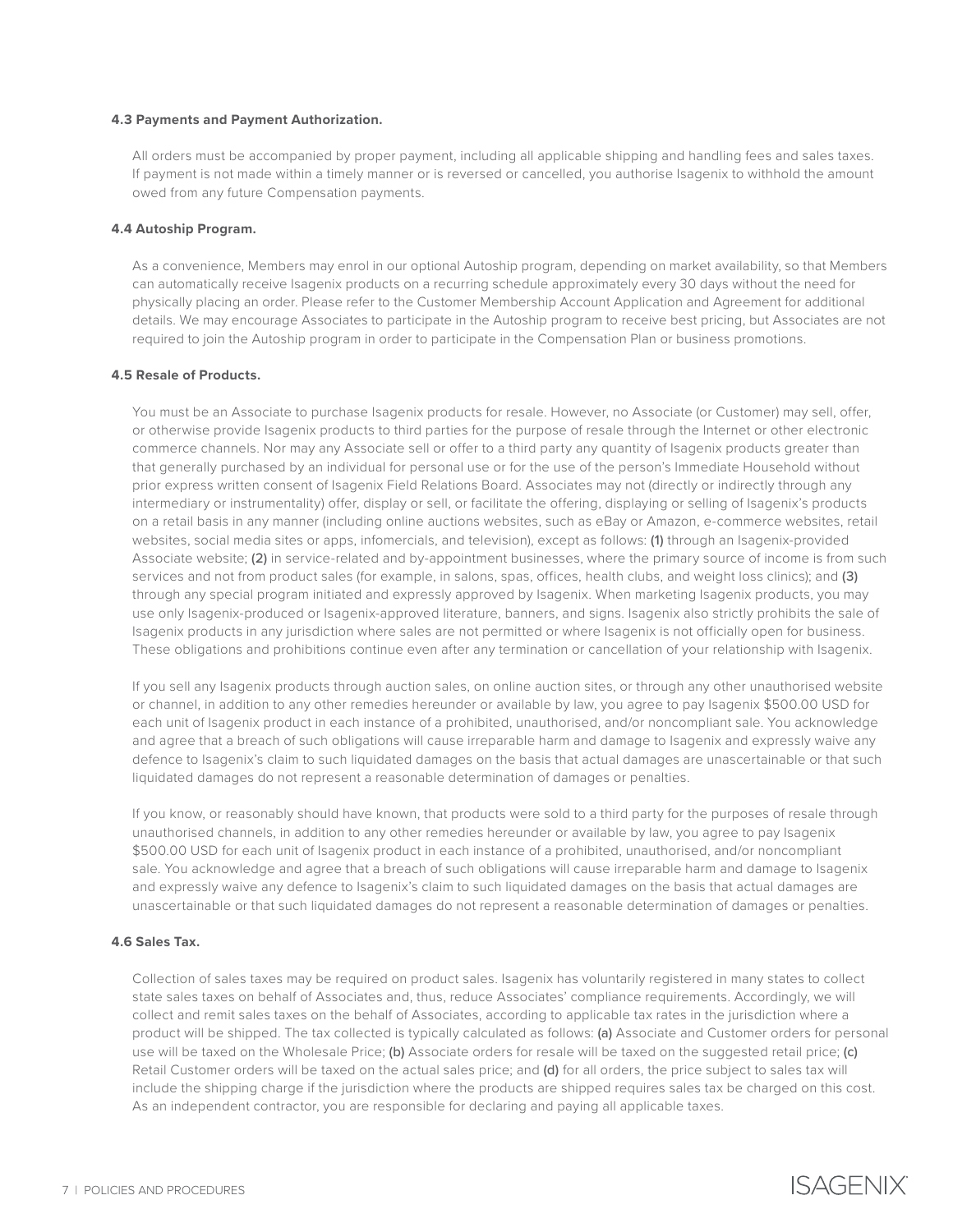If an Associate has submitted, and Isagenix has accepted, a current Sales Tax Exemption Certificate and Sales Tax Registration License, sales taxes will not be added to the invoice and the responsibility of collecting and remitting sales taxes to the appropriate authorities shall be on the Associate. Exemption from the payment of sales tax is applicable only to orders which are shipped to a jurisdiction for which the proper tax exemption papers have been filed and accepted. Applicable sales taxes will be charged on orders that are drop-shipped to another state. Any sales tax exemption accepted by Isagenix is not retroactive.

You agree to indemnify Isagenix and hold Isagenix harmless for any liability that it may incur as a result of your failure to properly declare whether certain product sales are for personal or retail use, or any failure on your part to properly declare or pay applicable taxes.

## **4.7 Product Satisfaction Guarantee.**

Isagenix offers a limited 30-day product satisfaction guarantee as set forth in the Isagenix Return and Refund Policy. Please note that when you, as an Independent Associate, sell, deliver or transfer products in person, you are responsible for your customer's satisfaction. If these personal customers are dissatisfied with a product, they must go through you for a replacement product or refund. Once you make the product exchange or refund in accordance with policy, you may obtain a replacement product from Isagenix for the returned product. Terms and conditions apply. Please refer to the Isagenix Return and Refund Policy (which may be found at [Isagenix.com](https://www.isagenix.com/en-au)), which is incorporated herein by reference, for details and instructions. You may contact Customer Care at 1300-651-979 (AU) or 0800 451 291 (NZ) or [CustomerServiceANZ@IsagenixCorp.com](mailto:CustomerServiceANZ%40IsagenixCorp.com?subject=) during normal business hours with any questions. When product is returned to Isagenix, commissions and bonuses paid to Associates from the sale of that product will be charged back and deducted

from future payments to those Associates who originally received the commissions and bonuses.

## **4.8 Cancellation Buy-Back Policy.**

To protect Associates who decide to cancel their Associate Account and who have accumulated more Isagenix products than they can sell or use within a reasonable time, Isagenix will buy back, on reasonably commercial terms currently marketable inventory purchased by that Associate within the 12 months prior to the date of cancellation, subject to the terms and conditions of the Buy-Back Policy. Additional limitations and conditions apply. Please refer to the Isagenix Buy Back Policy for details. You must contact us by email at [Returns@IsagenixCorp.com](mailto:Returns%40IsagenixCorp.com?subject=) or call the Customer Care Department at 1300-651-979 (AU) or 0800 451 291 (NZ) for more information. When product is returned to Isagenix, commissions and bonuses paid to Associates from the sale of that product will be charged back and deducted from future payments to those Associates who originally received the commissions and bonuses. Isagenix will conform to the most current buyback policy and requirements of each jurisdiction.

#### SECTION 5. PROTECTING YOUR BUSINESS

#### **5.1 Out-of-Market Sales.**

Isagenix offers an International Sponsorship programe in which you may benefit from sales of Isagenix products outside of your Home Region. However, you may not sell Isagenix products or promote the Isagenix opportunity in countries or territories that have not been officially opened by Isagenix. You also may not sell or promote Isagenix products or literature designed for one jurisdiction, country, or territory in a different jurisdiction, country, or territory. Any violation of this provision could seriously jeopardise or compromise the ability of Isagenix to obtain governmental approval to conduct business in countries where approval is pending or planned. Accordingly, if you violate this or any other applicable policy or the laws of any country, territory, or jurisdiction, whether such violation is direct or indirect, intentional or unintentional, you are subject to corrective action, including without limitation, fines, prohibitions of conducting business in such jurisdictions, and/or the termination of your Position, as deemed appropriate by Isagenix at its sole discretion.

### **5.2 Confidential Information.**

To assist you in building an Isagenix business, and in reliance on your agreement to the terms of this Section, Isagenix may supply you with, or grant you access to, certain reports and other confidential and/or proprietary information that belongs to Isagenix. This information includes, but is not limited to, marketing plans and strategies, products, purchases, pricing, relationships with vendors and suppliers, and the identities of and contact information for Isagenix Associates and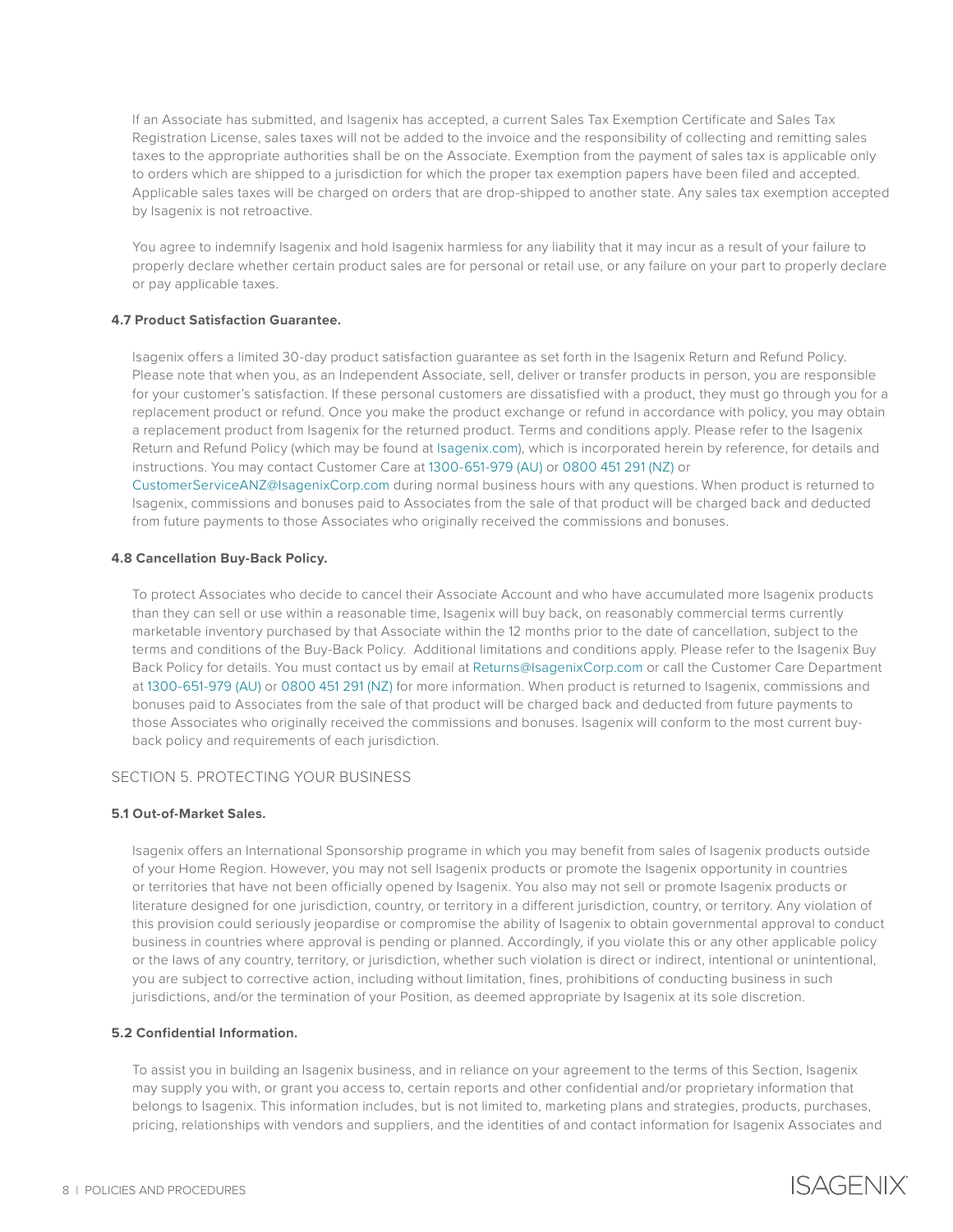Customers provided to you in any document or report, and the identities of and contact information for Associates and Customers with whom you first became acquainted as a result of your relationship with Isagenix, whether or not they are in your Marketing Organisation (collectively, "Confidential Information").

To protect your business and the businesses of all Associates, you acknowledge and agree that the Confidential Information belongs to Isagenix and must be kept completely confidential for as long as such information is deemed by Isagenix to be confidential. You agree that you will not, directly or indirectly through a third party, use or disclose any Confidential Information for any purpose unrelated to your Isagenix business, whether during the term of your association with Isagenix or thereafter. You acknowledge that the Confidential Information is of such character as to render it unique and that disclosure or use thereof in breach of this policy will result in irreparable damage to Isagenix and its Associates. You recognise and agree that misuse of the Confidential Information cannot be fully compensated through monetary damages. Accordingly, you acknowledge and agree that Isagenix and its Associates will be entitled to injunctive relief to prevent breach of this Section. If any action is taken to enforce this provision or to obtain injunctive relief or recover damages, the prevailing party shall be awarded its costs and expenses, including reasonable attorneys' fees. You understand and agree that in addition to Isagenix, other Associates may be entitled to seek and obtain injunctive relief and other damages if you violate this provision. You understand and agree that the confidentiality obligations and related remedies will survive the termination or cancellation of your relationship with Isagenix.

## **5.3 Non-Solicitation.**

As an Associate, you are an independent contractor and therefore are not prohibited from participating in other business ventures, even when those business ventures compete directly with Isagenix. However, to protect the integrity of the Isagenix business and to support and protect your business interests and those of other Associates, during the term of your relationship with Isagenix and for one year thereafter (collectively, the "Non-Solicitation Period"), you agree that you will not solicit or encourage, directly or indirectly, any Associate or Customer to join or work with another network marketing, multi-level marketing, or direct selling company. You further agree that, except as otherwise authorised by Isagenix, during the Non-Solicitation Period, you will not introduce, promote, or sell other business ventures, goods, or services to any Associate or Customer.

If you violate this Non-Solicitation provision, the Non-Solicitation Period will be extended by one year from the date of your last solicitation of any Associate or Customer. A solicitation includes any direct or indirect attempt to entice or encourage an Associate or Customer to consider joining or working with or for another network marketing, multi-level marketing, or direct selling company. A solicitation may include communicating information (including through online and social media postings) about another business venture to any Associate or Customer, to the extent a reasonable person would interpret your communication as an attempt to solicit his or her interest in that business venture. For additional information, please consult the applicable Guidance Documents which can be obtained in your ABO or contact Isagenix Compliance at [ComplianceANZ@IsagenixCorp.com](mailto:ComplianceANZ%40IsagenixCorp.com?subject=).

Violation of this provision is grounds for termination of your Position and may also give rise to other claims for unauthorised use of Confidential Information. You acknowledge that a breach of this policy will result in irreparable damage to Isagenix and its Associates. You recognise and agree that violations of this policy cannot be fully compensated through monetary damages. Accordingly, you acknowledge and agree that Isagenix and its Associates will be entitled to injunctive relief to prevent breach of this policy. If any action is taken to enforce this policy or to obtain injunctive relief or recover damages, the prevailing party shall be awarded of its costs and expenses, including reasonable attorneys' fees. You understand and agree that in addition to Isagenix, other Associates may be entitled to seek and obtain injunctive relief and other damages if you violate this provision. You understand and agree that the non-solicitation obligations and related remedies will survive the termination or cancellation of your relationship with Isagenix.

#### **5.4 Changing Marketing Organisations.**

To protect the integrity of the Compensation Plan, and to protect the business interests of each Marketing Organisation in Isagenix, no Associate or Customer, whether current or former, may move to a different Marketing Organisation or change his or her Enrolling Sponsor, except as expressly provided otherwise by these Policies. Specifically, if you wish to resign and later reenrol with a different Enrolling Sponsor or be placed in a different Marketing Organisation, you may apply to reenrol after the appropriate waiting period has passed, as set forth in Section 3.5. Isagenix may deny reenrolment at its sole discretion.



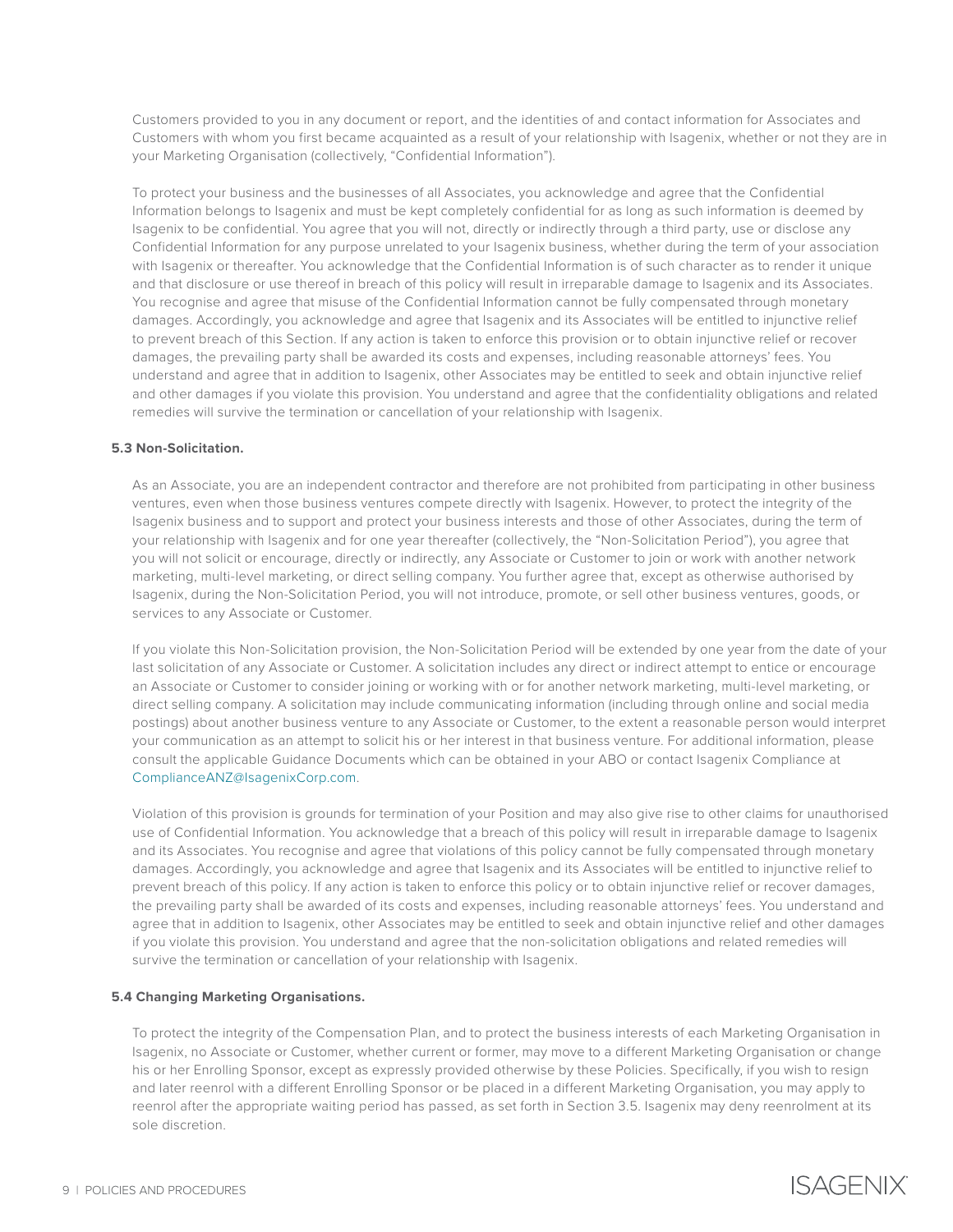Any attempt to circumvent this policy, including any attempt to conceal an improper reenrolment (for example, by enrolling under someone else's name or a business entity, submitting false information to Isagenix, or working a business for someone else), is grounds for corrective action against all who had knowledge of or involvement in the improper activity, up to and including monetary fines and termination of their Position(s).

It is also a violation of your Associate Contract to solicit or encourage any Associate or Customer to change Marketing Organisations. There are various ways this can happen such as direct solicitation or discrediting another Associate in order to encourage someone to resign and reenrol with another Marketing Organisation. Soliciting or encouraging another Associate or Customer to change Marketing Organisations may be deemed a violation of this Section even if such Associate or Customer waits out the appropriate amount of time under Section 3.5.

## **5.5 Anti-Manipulation.**

Isagenix encourages Associates to do their best to fairly and honourably maximise their opportunity to earn compensation under the Compensation Plan in a legal and ethical manner. To help foster and maintain fairness and a level playing field for all Associates, any attempt to manipulate the Compensation Plan is strictly prohibited and is grounds for immediate corrective action, up to and including monetary fines and termination of the involved Position(s). Evidence of manipulation may include, but is not limited to the following:

- Fictitious enrolments, including enrolments using false or incomplete contact information or identification, or information that cannot be verified using reasonable efforts. To obtain credit for an enrolment, the Enrolling Sponsor must ensure that his or her enrollee provides genuine and accurate information to Isagenix.
- Gratuitous enrolments, including enrolments of individuals who have little or no interest in Isagenix, other than enrolling as a favor to someone, such as a friend or family member, or in exchange for some other benefit, such as free products or some other form of compensation.
- Uninformed enrolments, including enrolments of individuals who were not aware of their enrolment, who claim to be involved with Isagenix but who have little or no knowledge about what is going on in their business (indicating that their business is actually being managed by someone else), or individuals who wished to be Customers only and were enrolled as Associates.
- Stacking of enrolments, indicating a coordinated effort where one person or a small group of people strategically place enrolments in a way that benefits, or is intended to benefit, one person or a few people at the expense or to the detriment of others, including the manipulation of IAAA's for the purpose of increasing commissions or bonus payouts or qualifying for Rank Advancements under the Compensation Plan.
- Multiple Associates or Customers using the same method of payment, the same shipping address, the same email address, the same phone number, and other activities that may indicate manipulation or attempted manipulation.

The Compensation Plan is designed to offer an income opportunity and other benefits to those who, among other things, devote the requisite time and effort in pursuing this opportunity. The Policies are designed to help protect those efforts and we encourage you to report any suspected manipulative activities to the Compliance Department at [ComplianceANZ@IsagenixCorp.com](mailto:ComplianceANZ%40IsagenixCorp.com?subject=).

## **5.6 Income Claims.**

You understand and agree that you will not misrepresent the actual or potential income that may be earned under the Compensation Plan. Any representation about earnings must be based on documented facts, placed in the appropriate context, and accompanied by the appropriate disclosures, including the Income Disclaimers and the Isagenix Earnings Disclosure Statement, both of which can be obtained in your ABO (Associate Back Office) or at [IsagenixEarnings.com](http://IsagenixEarnings.com) or [ANZ.IsagenixCompliance.com](mailto:ANZ.IsagenixCompliance.com?subject=). It is your responsibility to include all relevant information to ensure that any representation you make is truthful and not misleading.

## **5.7 Product and Weight Loss Claims.**

When describing Isagenix products and personal experiences with Isagenix, including the use of testimonials (by you or other Members), you understand and agree that you will only describe Isagenix products and product experiences in a manner that is consistent with the product and weight loss claims contained in official Isagenix marketing materials or as otherwise approved in advance in writing by Isagenix. When making any product claim or weight loss claim, you agree to accompany the claim with any appropriate disclaimers, copies of which can be obtained in your ABO or at ANZ.

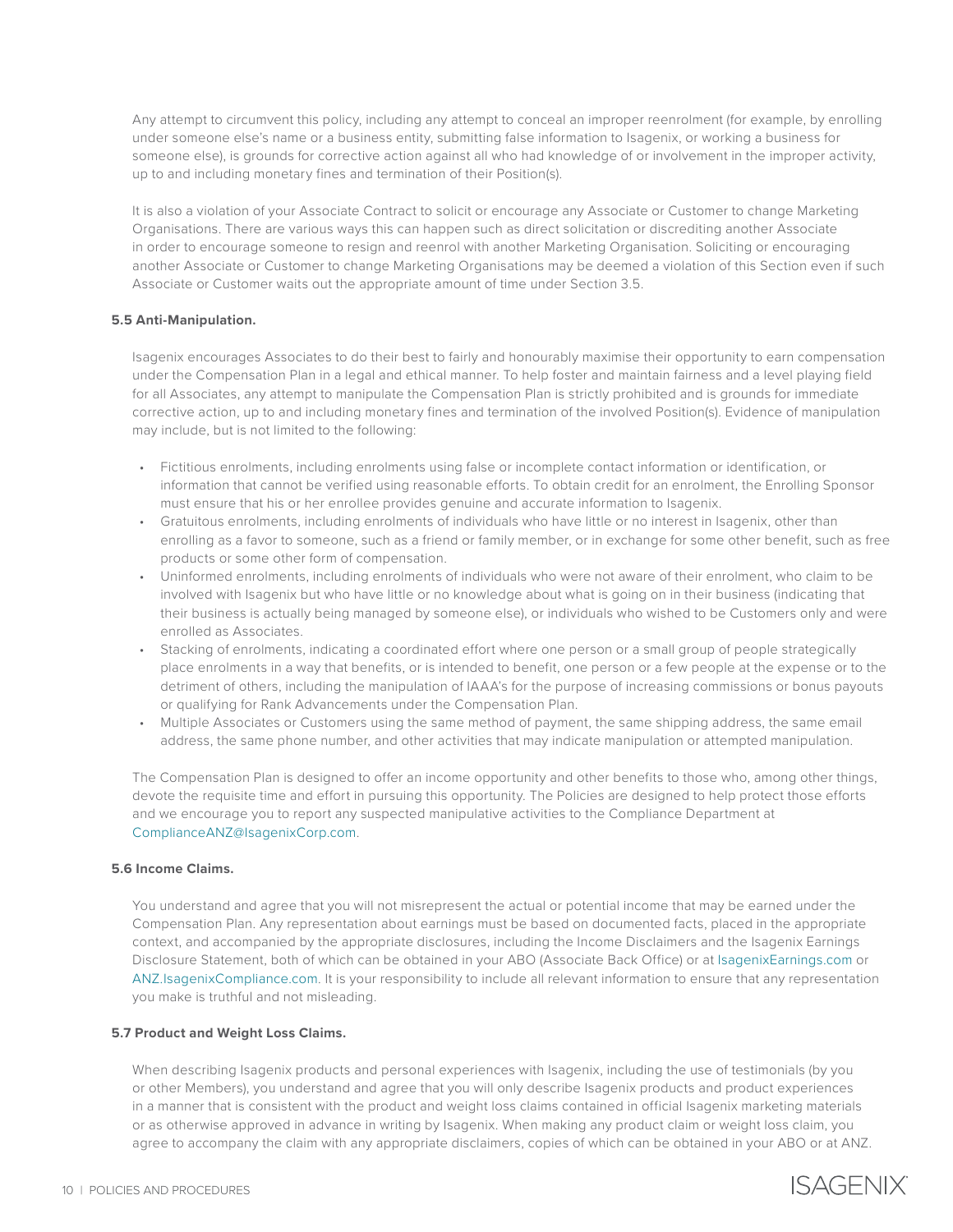[IsagenixCompliance.com.](https://www.isagenix.com/en-au/isagenix-compliance) It is your responsibility to disclose all relevant information to ensure that any representation you make is truthful and not misleading. You understand and agree that you will not represent that any Isagenix product is intended to diagnose, treat, cure or prevent any diseases or health conditions, unless otherwise approved in Official Isagenix Marketing Materials.

## **5.8 Military Base Restrictions.**

Associates in the military must comply with military regulations in establishing and operating their Isagenix business. We recommend that military personnel request and obtain permission from their base commander before starting an Isagenix business. Associates may be required to satisfy the base commander that (a) sales of products won't compete with or materially affect sales by the Post Exchange, and (b) enrolment activities would not violate regulations against engaging in commercial solicitation with military personnel of junior rank. If an Associate is transferred to a military base in a foreign country, the same considerations apply to the operation of his or her business there, provided that business activities are confined to the base itself.

## **5.9 MEDIA AWARENESS POLICY Media Interviews and Inquiries.**

To protect the Isagenix brand and to ensure a consistent and compliant message, Isagenix has determined it is in the best interest of all Associates and Customers if designated company spokespersons handle all communications with the media. Accordingly, Isagenix Independent Associates and Customers are not permitted to contact, solicit, respond to, interview with, or otherwise communicate with the media about Isagenix, its products, compensation plan, their Isagenix experience, or anything else relating to Isagenix, even if they do not mention Isagenix by name, unless they receive prior written consent from Isagenix. It is a violation of this policy to provide any information to the media without prior written approval from Isagenix, regardless of whether the information is positive or negative, accurate or inaccurate. In addition, if a media interview is approved by Isagenix, proper media training may be provided to ensure the accurate and successful representation of the company. "Media" is defined broadly to include all traditional news outlets, television and radio shows and print media, as well as all Internet-based journalistic communications, which may include blogs, forums and bulletin boards relating to journalistic news or similar outlets. All inquiries from the media must be referred to Isagenix at 1-877-877-8111 or [media@isagenixcorp.com.](mailto:media%40isagenixcorp.com?subject=)

## **5.10 Non-Solicitation of Isagenix Employees.**

To protect against conflicts of interest, to help ensure a level playing field for all Associates, and to protect the Company's investment in developing highly skilled and marketable employees to support all Associates, Isagenix employees are prohibited from becoming Isagenix Associates and from working for Isagenix Associates in any capacity to assist with Isagenix related activities, while employed by Isagenix and for a period of one-year following termination of their employment with Isagenix, unless they receive prior written consent from Isagenix. Accordingly, as part of this Non-Solicitation Provision, you agree that you will not solicit or encourage, directly or indirectly, any Isagenix employee to |leave his or her employment with Isagenix and you agree not to solicit, enrol, hire or otherwise work with any Isagenix employee during the term of his or her employment with Isagenix and for one-year thereafter, without the prior written consent of Isagenix.

# SECTION 6. TRADEMARKS, ADVERTISING AND INTERNET USAGE

## **6.1 Isagenix Trademarks, Copyrighted Materials, and other Intellectual Property.**

Isagenix trademarks include the name Isagenix and all variations thereof, as well as the names of all Isagenix products and services and other marks as typically indicated by the use of the "'TM" or "®" symbols. Isagenix trademarks also may include various word combinations relating to Isagenix using the prefix "ISA" or the suffix "GENIX". All Isagenix marketing and sales materials, including audios, videos, websites, posts, print and digital presentations, handouts or books, or other tangible and intangible works of authorship are the copyrighted work of Isagenix.

An Associate may use Isagenix's trademarks, copyrighted material, and other intellectual property only with Isagenix's prior written permission, which may be expressed through general publication (to all Associates) or through a specific writing to one or more Associates. Without limitation, Isagenix may require conformity with specifications, may require that materials that use Isagenix's trademarks and/or copyrighted materials be sourced from Isagenix or an Isagenix-approved supplier, and may otherwise condition use of its trademarks and copyrighted works. Any permission granted by Isagenix

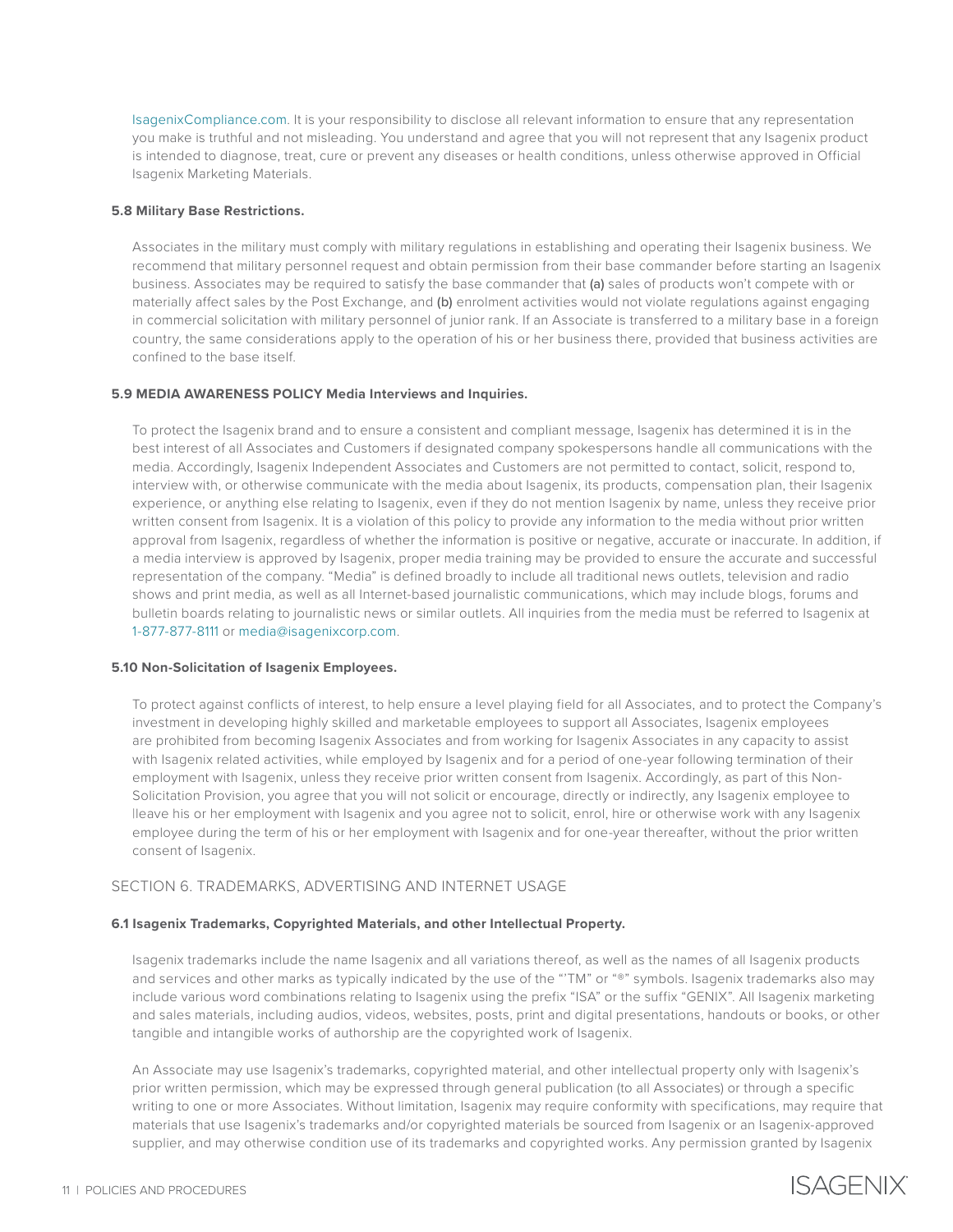shall constitute a limited, non-exclusive, nontransferable and revocable license to use such trademarks and copyrighted works solely in connection with the Isagenix business. You agree to immediately transfer to Isagenix, upon Isagenix's request, any Internet domain name or other registration or application containing an Isagenix trademark, including any word combinations using the prefix "ISA" or the suffix "GENIX". This provision shall survive the termination of your relationship with Isagenix.

## **6.2 Advertising.**

Isagenix provides sales tools and other materials that you can use to promote Isagenix products and the income opportunity. Creation of your own materials is discouraged; however, you may use certain other materials, including selfcreated materials, if and only if you first submit the materials to Isagenix corporate offices for review and the materials have been properly approved. The materials shall not be used prior to receiving written approval from Isagenix corporate. Isagenix may refuse to approve any materials at its sole discretion. All materials you create must be truthful, accurate and not misleading. Any and all statements about the benefits of Isagenix products or about the Isagenix income opportunity must comply with all Policies and the laws and regulations in the jurisdiction where the materials are used.

#### **6.3 Internet Usage and Social Media.**

You may use the Internet, including social media, to promote Isagenix products and your business provided you do so in a responsible manner. Isagenix provides useful tools and training materials to help you understand how to use the Internet to promote Isagenix in an effective and socially acceptable manner. You understand and agree that you will abide by all Policies and Guidance Documents relating to Internet usage, as may be amended by Isagenix from time to time, and you will not make any inaccurate, exaggerated, or misleading statements about Isagenix or its products or income opportunity in any media, including through the use of videos, pictures, or other means.

**Note:** Please refer to the Supplement to the Policies and Procedures on Internet Advertising and Social Media found on [ANZ.IsagenixCompliance.com](https://www.isagenix.com/en-AU/isagenix-compliance) for further guidance.

### **6.4 Repackaging and Relabeling Prohibited.**

Associates may not delete, add, modify, tamper with, repackage, relabel, refill, or alter the labels on any Isagenix products or literature in any way. Nor may Associates break out products from product bundles (such as a Premium Pack, sample pack) and sell such products individually. Isagenix products may only be sold in their original containers and packaging. Relabeling or repackaging violates your agreements with Isagenix and could violate laws that generally require persons, including Associates, to implement and adhere to specified quality controls and procedures relating to the repackaging or relabeling of Isagenix products. Violations of such laws could result in severe criminal penalties. Associates should also be aware that personal civil liability may arise when, as a consequence of the repackaging or relabeling of products, the person(s) using the product(s) suffers any type of injury or damage. Associates are also responsible for learning and adhering to the proper storing and handling instructions for Isagenix products.

## SECTION 7. ENFORCEMENT OF POLICIES

## **7.1 Remedies.**

To protect the integrity of the Isagenix culture and to help maintain a level playing field for all Associates, the Compliance Department helps educate Associates about the Policies and actively monitors Associates' business building activities. If an Associate violates these Policies, including the Isagenix Code of Ethics, the IAAA, any Guidance Documents, or other agreements with Isagenix, or engages in any unethical, illegal, fraudulent, or deceptive conduct, or any other violation of any laws, statutes, or ordinances, we may, at our sole discretion, take one or more of the following actions:

- issue a written advisory;
- revoke recognition or invitation to an Isagenix event;
- suspend or revoke access to special privileges, including executive reports, access to the ABO, access to social media pages and groups, and other privileges;
- impose monetary fines or other penalties, which may be withheld from current or future commissions and/or bonus payments;
- temporarily suspend commissions, bonuses, and other payments;

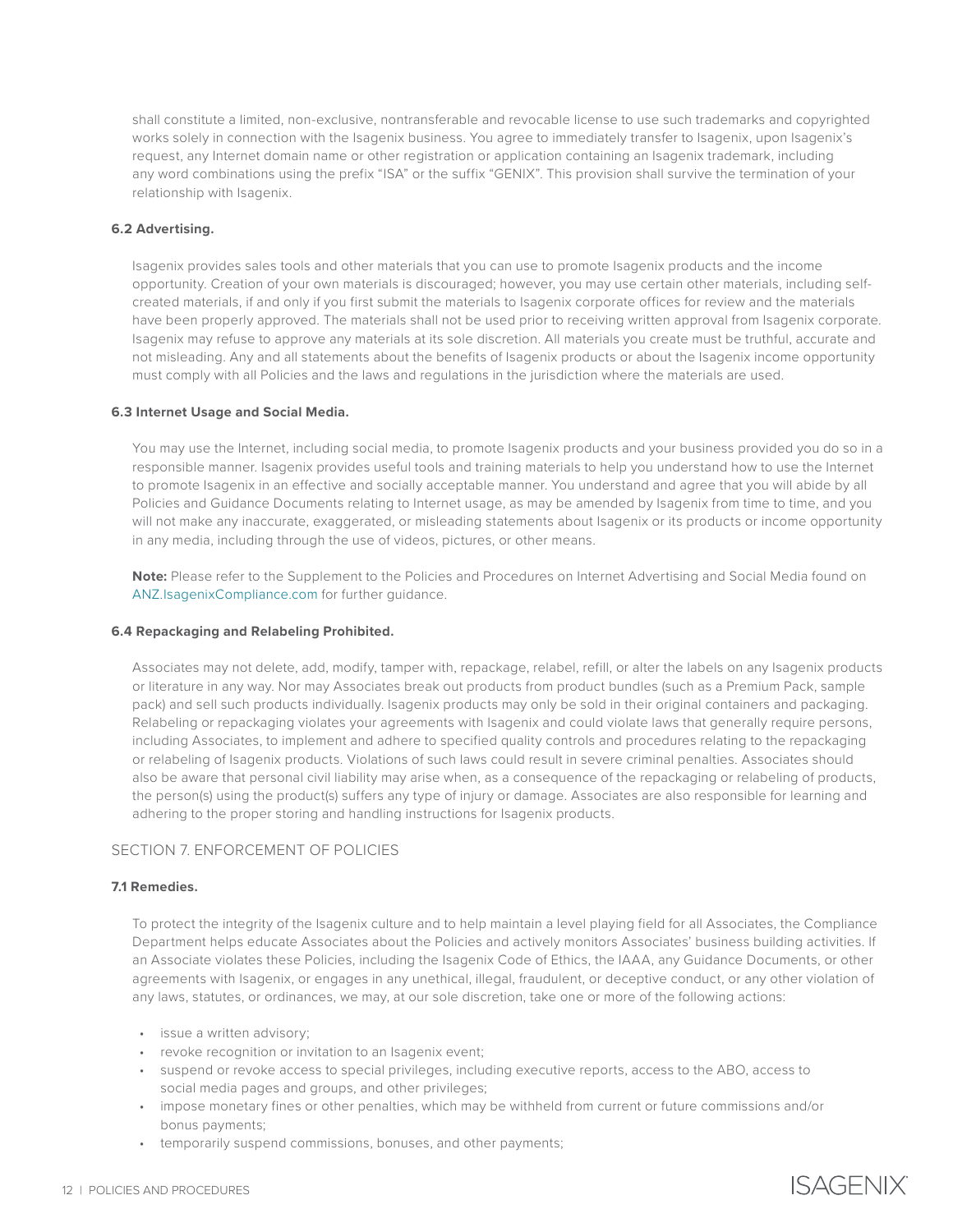- remove the Associate from participation in promotions, bonuses, incentive trips, contests and other non-Compensation Plan benefits;
- temporarily suspend or permanently terminate the Associate's Position(s) and all rights thereto;
- reassign all or part of the Associate's Marketing Organisation;
- seek compensatory and injunctive remedies, as applicable; and/or
- take any other action or corrective measures that Isagenix deems appropriate under the circumstances.

You understand and agree that Isagenix has the right to withhold payment of all commissions and bonuses during the period that Isagenix is investigating any alleged misconduct. If your Position is terminated due to a breach that occurred prior to the investigation, you will not be entitled to any commissions or bonuses withheld during the investigation period, unless otherwise required by law.

## **7.2 Field Relations Board.**

The Field Relations Board reviews disputes, decisions, and disciplinary actions relating to Associates and their Isagenix businesses. Review requests must be timely submitted to the Compliance Department at [ComplianceANZ@IsagenixCorp.com](mailto:ComplianceANZ%40IsagenixCorp.com?subject=). The review request must include all information and documents the Associate believes supports his/her case and that the Associate would like to have considered in the review. All decisions of the Field Relations Board are final.

### **Section 8. Amendments**

Upon proper notification, Isagenix may, at its sole discretion, amend the IAAA Terms and Conditions, the Policies, the Compensation Plan, the Guidance Documents, and any other materials pertaining to your Isagenix business, including any other agreements entered into between you and Isagenix. You understand and agree that you will be bound by the most current versions of the IAAA Terms and Conditions, the Policies, the Compensation Plan, and the Guidance Documents, including any updates or revisions since the date of your enrolment, upon any of the following occurrences: (a) completing the enrolment process to become an Associate or Customer; (b) renewing your annual Membership; (c) each time you personally enrol a new Associate or Customer; and (d) each time you accept commissions or other payments under the Compensation Plan.

You will be bound by any amendments upon notification of the amendments through any Isagenix official channels of communication effective fourteen days after the posting of such notice (except where a longer notice period is required by law, in which case such notice period applies). Those channels of communication include, but are not limited to, posting of information to the Isagenix website or Associate Back Office ("ABO"), e-mail to your IsaMail account or email address on file, announcements in any official Isagenix newsletter or other publication, or mailed to you at the address on file. If you find any update to the IAAA Terms and Conditions, the Policies, the Compensation Plan, the Guidance Documents and any other materials unacceptable, you may terminate your Position.

## SECTION 9. GENERAL PROVISIONS

#### **9.1 Scope, Applicability and Interpretation.**

These Policies govern the relationship between Isagenix (Asia Pacific) Australia Pty. Ltd. and/or any of its affiliates ("Isagenix") with any Associate or entity that holds an Isagenix Position. These Policies are incorporated by reference into, and form part of, the IAAA. You understand and agree that Isagenix's interpretations of the Policies are final and binding. Whenever used in the Associate Contract, including the Policies, the term "including" means "including without limitation", unless expressly stated otherwise.

#### **9.2 Compensation Plan and Guidance Documents Incorporated By Reference.**

The Compensation Plan and Guidance Documents, as may be amended from time to time, are incorporated by reference into these Policies and you agree to be bound by the Compensation Plan and the Guidance Documents, as the same may be amended by Isagenix from time to time.

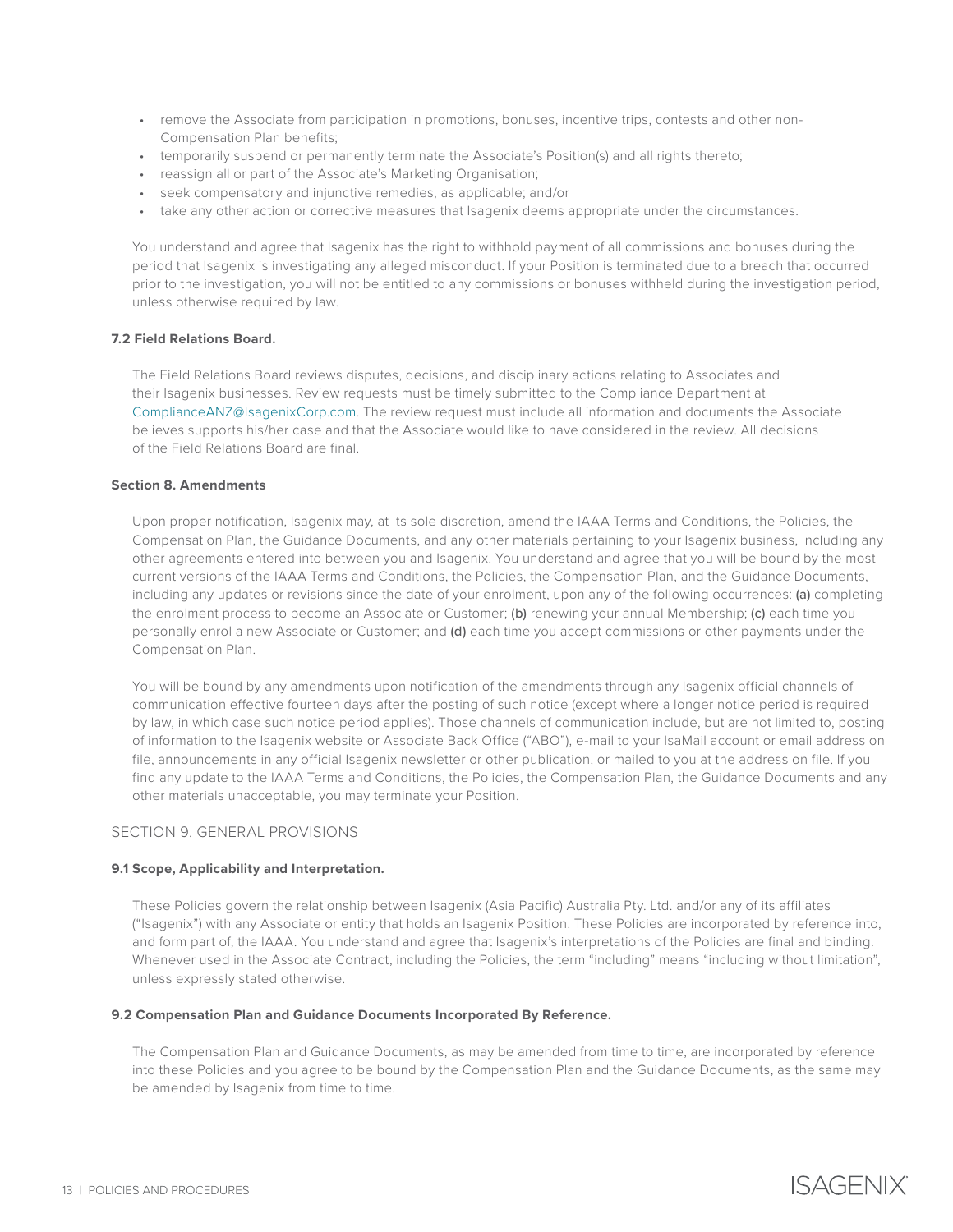#### **9.3 Consent to Use of Personal Information.**

In addition to the terms and conditions of the IAAA, you are subject to the terms of the Isagenix Privacy Policy, which is incorporated as part of these Policies. The Isagenix Privacy Policy does not limit the provisions of applicable privacy laws.

### **9.4 Reporting and Resolving Errors.**

If you have any questions or believe there has been an error regarding commissions, bonuses, reports, orders, or charges, you must notify Isagenix in writing within 30 days of the date of the purported error in question. Isagenix will not be responsible for errors, omissions or problems not so reported.

### **9.5 Waiver.**

Isagenix never waives its right to insist on compliance (a) with the Policies, the IAAA, the Guidance Documents, the Compensation Plan and other agreements between Associates and Isagenix and (b) with the applicable laws governing the conduct of a business and network marketing. This is true in all cases, both specifically expressed and implied, unless an officer of Isagenix who has actual and specific authority to bind Isagenix to such waivers explicitly states in writing that Isagenix waives any of these provisions. In addition, any time Isagenix approves a waiver of any provision, that approval is specific to the single occurrence, unless otherwise stated, and does not extend to any other violation, whether past, present, or future. This provision deals with the concept of "waiver", and the parties agree that Isagenix does not waive any of its rights under any circumstances short of the written confirmation alluded to above.

### **9.6 Indemnification.**

You agree to indemnify and hold harmless Isagenix, its officers, managers, directors, employees, beneficial owners, and agents (collectively "Isagenix Indemnitees") against and from any claim, damage, loss, or liability, including judgments, civil penalties, refunds, attorneys' fees, court or arbitration costs, or lost business Isagenix Indemnitees incur, arising from any of your actions or inactions that violate your Associate Contract, including without limitation, the IAAA Terms and Conditions, these Policies, the Compensation Plan and the Guidance Documents, each as may be amended.

You understand and agree that you are responsible for any verbal or written representations you make regarding Isagenix's products and business opportunity, including the Compensation Plan, and you agree you will not make any unauthorised or unlawful representations, express or implied, verbal or nonverbal. You agree to indemnify and hold harmless Isagenix Indemnitees against and from any and all liability including judgments, civil penalties, refunds, attorneys' fees, court, or arbitration costs or lost business we incur as a result of any unauthorised or unlawful representations that you make.

## **9.7 Exclusion of Damages.**

In no event shall any Isagenix officer, director, employee, affiliate, successor, or assignee be liable for any special, punitive, indirect, or consequential damages, for any claims or actions resulting from or arising out of these Policies or any other agreement you have entered into with Isagenix, the functionality or operation of any website, or any acts or omissions of any Isagenix party, whether based on contract, tort (including negligence), strict liability, or any other cause of action.

#### **9.8 Severability and Judicial Modification.**

If any portion of these Policies, or any other agreement you have entered into with Isagenix, is deemed by any arbitrator or court of competent jurisdiction to be invalid or unenforceable, it is your and Isagenix's mutual intent that the arbitrator or court shall strike or modify the applicable provision only to the extent necessary to make such provision enforceable, and enforce the provision as modified. In any event, the remainder of these Policies and all other agreements shall remain in full force and effect.

# **9.9 Survival of Terms.**

You understand and agree that each of the provisions of these Policies relating to confidentiality, non-solicitation, resale of products, including prohibitions of online sales, arbitration, and other provisions as expressly stated herein will survive the termination of your relationship with Isagenix.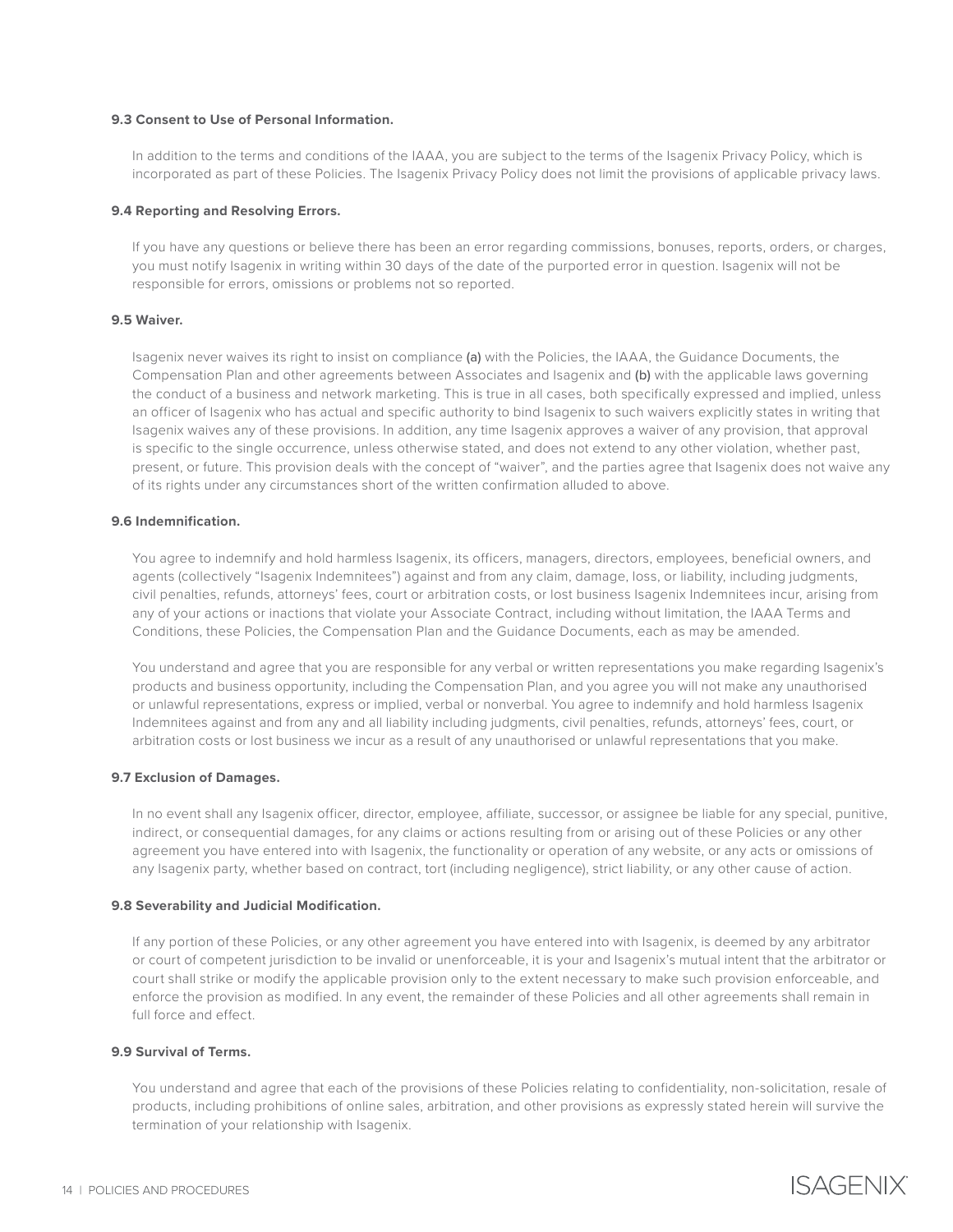### **9.10 Arbitration and Governing Law.**

ANY CONTROVERSY OR CLAIM ARISING OUT OF, OR RELATING TO, THESE POLICIES AND PROCEDURES, THE COMPENSATION PLAN, OR THE GUIDANCE DOCUMENTS, OR THE BREACH THEREOF, SHALL BE SETTLED BY CONFIDENTIAL ARBITRATION ADMINISTERED BY THE AUSTRALIAN CENTRE FOR INTERNATIONAL COMMERCIAL ARBITRATION (AU) OR THE NEW ZEALAND INTERNATIONAL ARBITRATION CENTRE (NZ) UNDER ITS COMMERCIAL ARBITRATION RULES, AND JUDGMENT ON THE AWARD RENDERED BY THE ARBITRATOR MAY BE ENTERED IN ANY COURT HAVING JURISDICTION THEREOF. IF YOU FILE A CLAIM OR COUNTERCLAIM AGAINST ISAGENIX OR ITS OWNERS, DIRECTORS, OFFICERS OR EMPLOYEES, YOU MAY ONLY DO SO ON AN INDIVIDUAL BASIS AND NOT WITH ANY OTHER INDIVIDUAL OR AS PART OF A CLASS ACTION. YOU WAIVE ALL RIGHTS TO TRIAL BY JURY OR TO ANY COURT. All Australian arbitration proceedings shall be held in the city of Sydney, Australia and all New Zealand arbitration proceedingsshall be held in the city of Auckland, New Zealand.. At least one arbitrator shall be an attorney at law experienced in business law transactions and network marketing. Neither the parties nor the arbitrator(s) may disclose the existence, content, or results of any arbitration without the prior written consent of both parties. Judgment on any award rendered by the arbitrator(s) may be entered in any court having jurisdiction. Each party to the arbitration shall be responsible for its own costs and expenses, including legal and filing fees; provided, however, that the arbitrator will have discretion to award legal fees and other costs to the prevailing party. The decision of the arbitrator shall be final and binding on the parties. This agreement to arbitrate shall survive any termination or expiration of your relationship with Isagenix.

Nothing in the arbitration provision prohibits either party from obtaining a temporary injunction, preliminary injunction, permanent injunction or other equitable relief available to safeguard and protect the party's interests prior to, during or following the filing of any arbitration or other proceeding, or pending the rendition of a decision or award in connection with an arbitration or other proceeding. The arbitrator(s) will have the authority to continue injunctive relief and to enter a permanent order granting such relief.

In addition, nothing in the arbitration provision shall prevent Isagenix from filing a lawsuit to identify unknown persons, including, but not limited to, unidentified Customers or Associates, who may be selling Isagenix products on the Internet, cybersquatting, registering or attempting to register, or using Isagenix trademarks or confusingly similar domain names, or producing, modifying or repackaging Isagenix merchandise without authorisation. Once a person is determined to be a Customer or Associate, Isagenix may take further action against such persons. The filing of a lawsuit and taking any action in that lawsuit to identify unknown persons shall not be a waiver of any right or obligation set forth in the arbitration provision.

In the event that a dispute or claim arising out of, or relating to this Agreement, is not subject to arbitration as set forth above, the laws of the state of New South Wales shall govern, and the parties submit to the non-exclusive jurisdiction of the Courts of that State.

#### SECTION 10. GLOSSARY

**Achieved Rank –** the highest Rank in which an Associate has qualified within the Compensation Plan.

**Associate –** an independent contractor who has met and continues to meet the eligibility requirements set forth in the Associate Contract. Associates may purchase and resell Isagenix products, subject to applicable laws, policies and agreements, and are generally eligible to earn compensation under the Compensation Plan.

**Associate Back Office (ABO) –** is the online portal through which Associates have access to information and tools helpful to operate their Isagenix businesses.

**Associate Contract –** the contract between Isagenix and each Associate which includes the Isagenix Independent Associate Application and Agreement, the Isagenix Policies and Procedures, the Isagenix Compensation Plan, the Guidance Documents, and the Business Entity Form (if applicable), all in their current form or as amended by Isagenix from time to time in its sole discretion. These documents, including items incorporated by reference in such documents, may be collectively referred to as and comprise the "Agreement."

**Associate Membership Account –** the Isagenix account established by an Associate upon agreeing to the Associate Contract, providing required information and meeting the requisite requirements. The Associate Membership Account may also be referred to as "Associate Account," "Membership Account," or "your Account."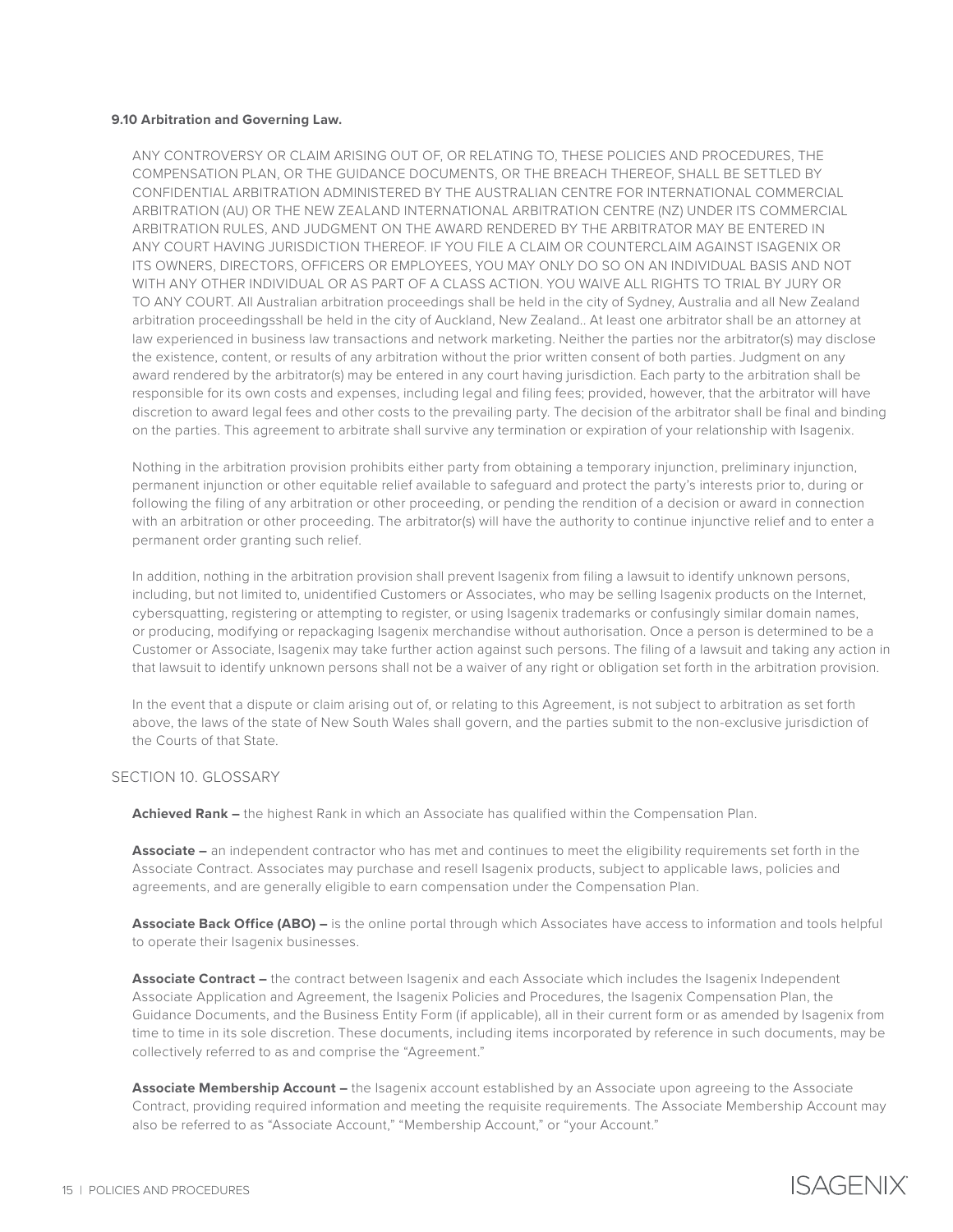**Associate Support System –** the online support system available to each Isagenix Associate at enrollment. It includes an Isagenix Associate Website where an Associate's Retail Direct Customers may purchase Isagenix products at the retail price and where an Associate may enroll new Customers and Associates. It also includes access to the Associate Back Office and training materials.

**Autoship –** an optional program of convenience permitting preselected, pre-authorized orders to be automatically shipped on a selected date each month. The Autoship program provides additional savings and convenience to Members who elect to participate. Associates are not required to participate in the Autoship program in order to join, fully participate in, or earn bonuses or commissions under the Compensation Plan or any other Isagenix business promotion.

**Business Building Activity –** enrolling a new Customer or Associate, receiving a Compensation payment, advancing in Rank or participating or completing other business related activities as may be specified by Isagenix.

**Business Center –** the term "Business Center" is given the meaning set forth in the Compensation Plan.

**Compensation –** the commissions, bonuses and other consideration received by an Associate under the Compensation Plan or through other incentives or promotions implemented by Isagenix for the sale of products.

**Compensation Plan –** the Isagenix Team Compensation Plan, as may be amended from time to time.

**Customer Membership Account –** the account established by Customers upon agreeing to the terms and conditions of the Customer Membership Account Application and Agreement and supplying the requisite information. The Customer Membership Account may also be referred to as "Customer Account."

**Customer Type –** means the type or level of membership selected by a Customer as indicated by the Customer's election at the time of enrollment or by the Membership Fee paid by the Customer.

**Customers –** End Consumers who have created a Membership Account to purchase Isagenix products at discount prices for their own personal use or the personal use of their Immediate Household only. In addition to "Customers" who have created a Customer Membership Account, other persons may purchase Isagenix products as "Retail Customers," "Retail Direct Customers," or other type of customers as may be designated from time to time by Isagenix all of whom may also be considered End Consumers. Customers, Retail Customers and Retail Direct Customers may not participate in the Compensation Plan, sponsor others into the Isagenix Compensation Plan or resell products. The term "Customer" by itself refers only to persons who have created a Customer Membership Account, including Preferred Customers, and does not refer to Retail Customers or Retail Direct Customers.

**End Consumers –** persons who acquire Isagenix products for the purpose of consuming them rather than for the purpose of reselling to someone else.

**Enrolling Sponsor –** the person who is credited for personally enrolling an Associate or Customer.

**Field Relations Board (FRB)** – the Board responsible for reviewing certain matters relating to compliance with the Associate Contract, including decisions made by the Compliance Department.

**Guidance Documents –** the guidelines, FAQs, supplements, training materials, and other tools and documents published or presented by Isagenix that interpret, clarify, and provide additional detail with respect to these Policies. The Guidance Documents, as updated from time to time, are considered part of these Policies (unless otherwise stated in the specific Guidance Document) and can be found in the Associate Back Office.

**Home Region –** means Canada. An Associate may benefit from the sales activity of new Members in the Associate's Home Region without applying for and receiving approval as an International Sponsor.

**Immediate Household –** the head(s) of a household and dependent family members residing in the same household.

**Independent Associate Application and Agreement (IAAA) –** the application and agreement which a person who desires to be an Isagenix Independent Associate must properly complete, execute, and submit to Isagenix as one of the prerequisites to becoming an Associate.